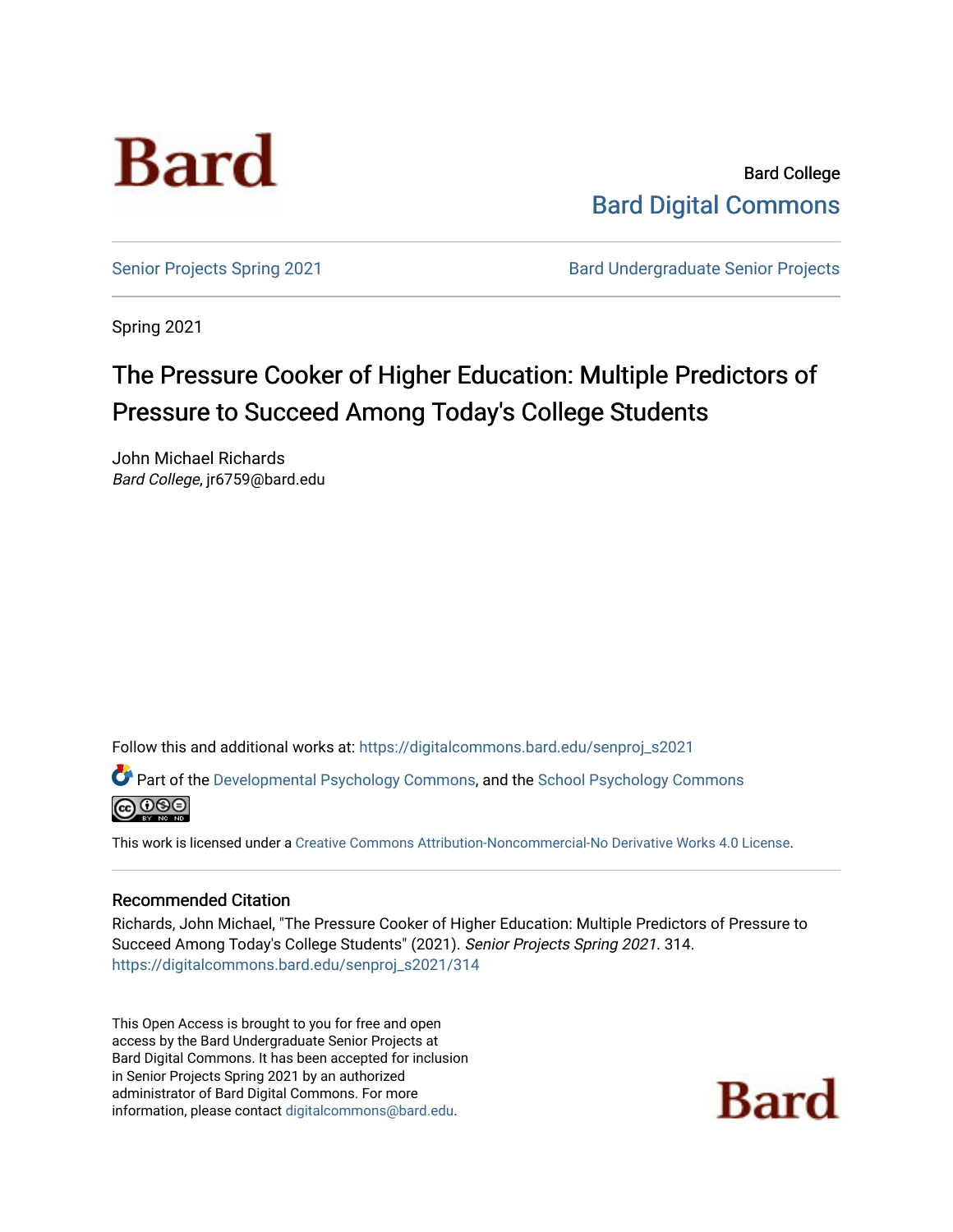## Running head: FACTORS IN PRESSURE TO SUCCEED

The Pressure Cooker of Higher Education: Multiple Predictors of Pressure to Succeed Among

Today's College Students

Senior Project submitted to

The Division of Science, Mathematics, and Computing

by

John Michael Richards

Annandale-On-Hudson, New York

May, 2021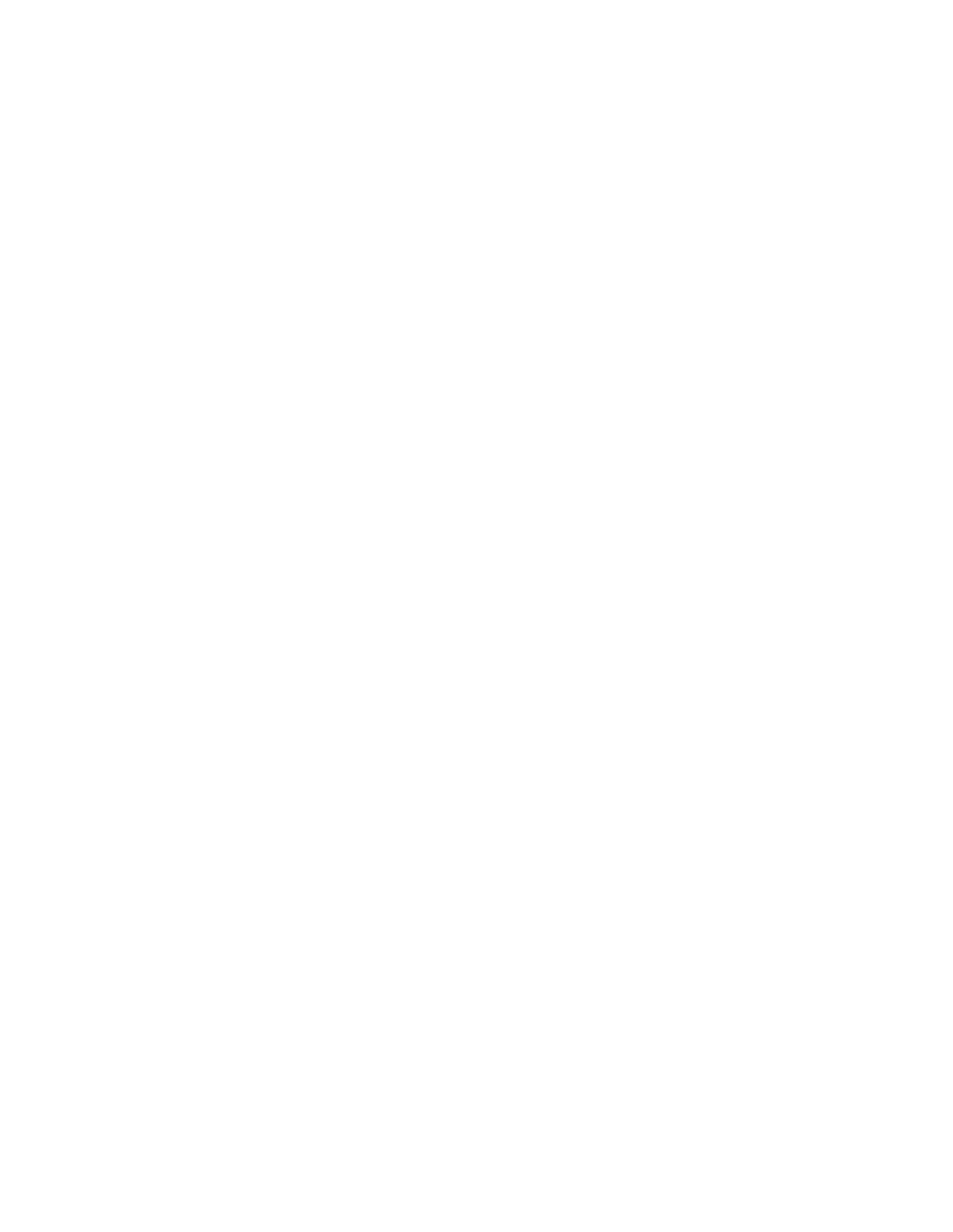#### Acknowledgements

First and foremost, thank you to my senior project advisor Professor Richard Lopez. Your understanding, patience, and character have guided and inspired me throughout this year. Your constant encouragement and energy made this project possible. Thank you for dealing with my many topic changes, consoling me when I was overwhelmed, and never giving up on me.

Thank you to my academic advisor Professor Sarah Dunphy-Lelii. You make Bard the special place that it is.

I would like to further thank all of my professors at Bard for inspiring me everyday to think more critically, be present, and for all that you give to your students. I am forever grateful.

Thank you to all of my friends who have stood by my side and bring new life everyday to this world: Noah Gichan, Alex Luscher, Theo Webb, Luke Klatke, Isabel Polletta, TJ Kostecky, and my many friends on the squash team and abroad–you are all special bogans.

Additionally, I would like to thank Coach Craig Thorpe-Clark for your mentorship, friendship, and guidance throughout my time at Bard. You have done more than teach me squash; thank you for encouraging my spirit, always believing in me, and showing me what attitude and character are all about.

To Giordana, thank you for your love and support. You are a dream.

Of course, I would like to thank the hippest sister around, Ava Rose Richards. Thank you for your love, support and tea. I love you.

To my father and mother, thank you for all that you have given me. We have come so far.

To the rest of my family, thank you for your love and support. I love you all: Grandpa Jack, Grandma Leslie, Nana, Uncle Rob, and, of course, Ridley and Webster.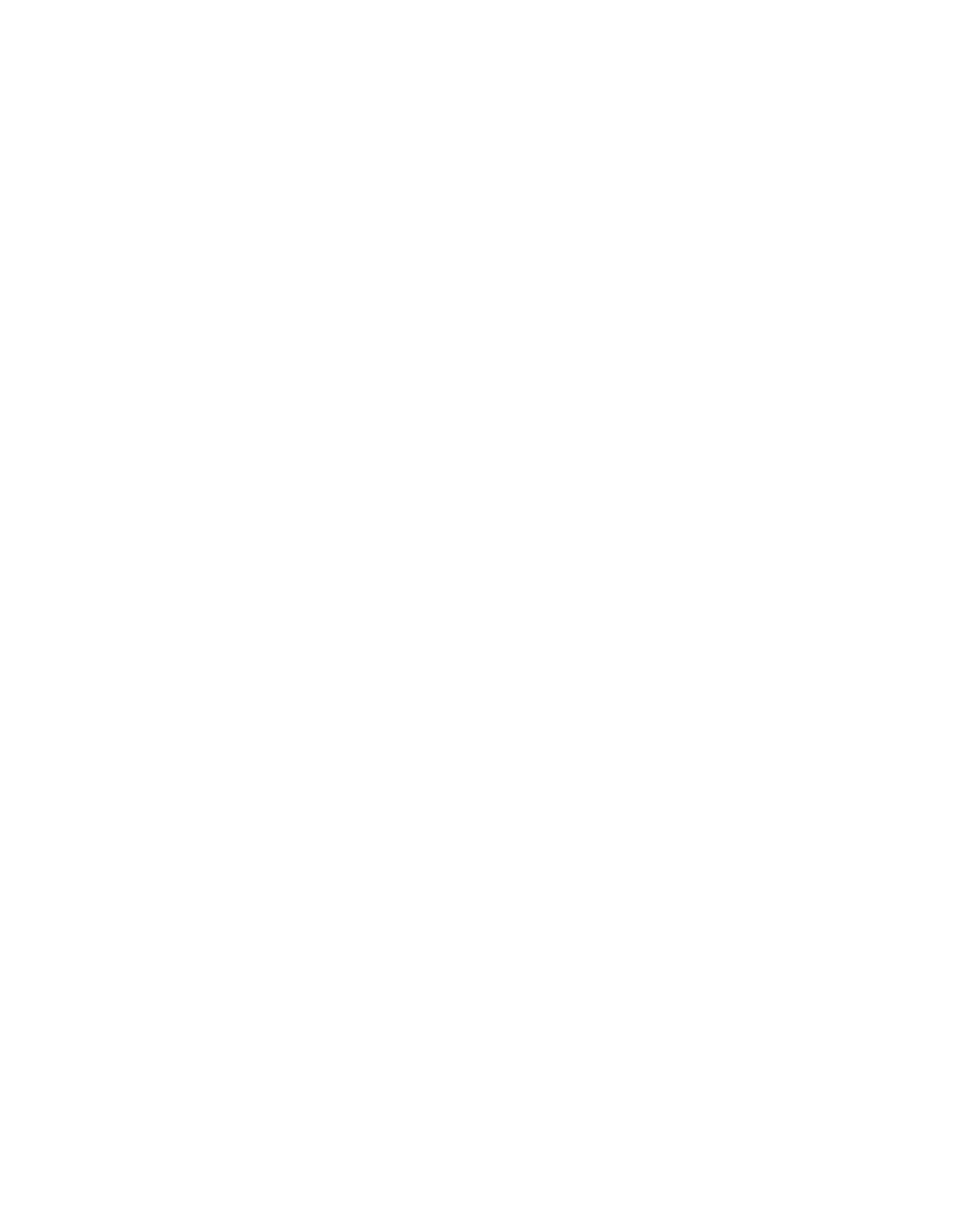## Table of Contents

| Impact of Tuition on Life Satisfaction and Well-Being In American College Students5 |
|-------------------------------------------------------------------------------------|
|                                                                                     |
|                                                                                     |
|                                                                                     |
|                                                                                     |
|                                                                                     |
|                                                                                     |
|                                                                                     |
|                                                                                     |
| Academic Self-Concept As a Factor In the Pressure to Succeed12                      |
|                                                                                     |
|                                                                                     |
|                                                                                     |
|                                                                                     |
|                                                                                     |
|                                                                                     |
|                                                                                     |
|                                                                                     |
|                                                                                     |
|                                                                                     |
|                                                                                     |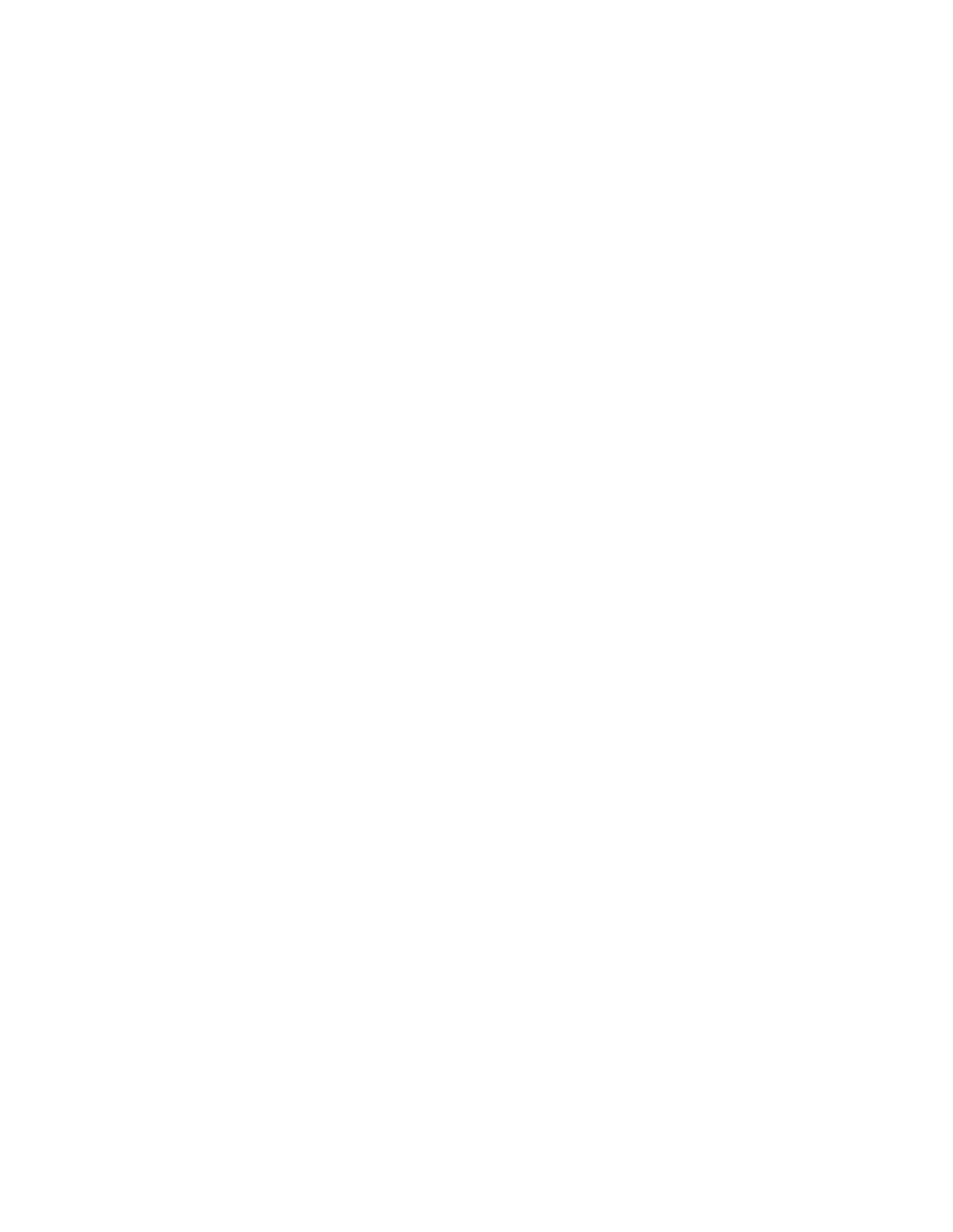#### **Abstract**

This study was aimed at understanding the various factors that affect pressure to succeed amongst American college students, with an emphasis on the financial burden of tuition. Previous research on tuition costs demonstrates that the cost to attend university has steadily and drastically increased since the mid-1970s. Student well-being and satisfaction is considered in light of the many causes of stress in a student's everyday life. The burden of tuition, familial pressure, and academic self-concept are discussed as dynamic factors in student pressure to succeed. Student well-being and the impact of stress on student learning is also introduced in the research. In this study I analyzed students' pressure to succeed using a survey that was distributed over the online platform Prolific to 78 participants . Results indicated that the most highly correlated factor with overall reported pressure was tuition cost. Second to tuition, I found that parental pressure was marginally correlated with overall pressure. Lastly, there was no correlation between academic self-concept and overall reported pressure. Possible causes for these findings are discussed. I hope that this research will create further interest into possible areas that affect students' pressure to succeed and aims at promoting equal opportunity for all students to succeed in higher education.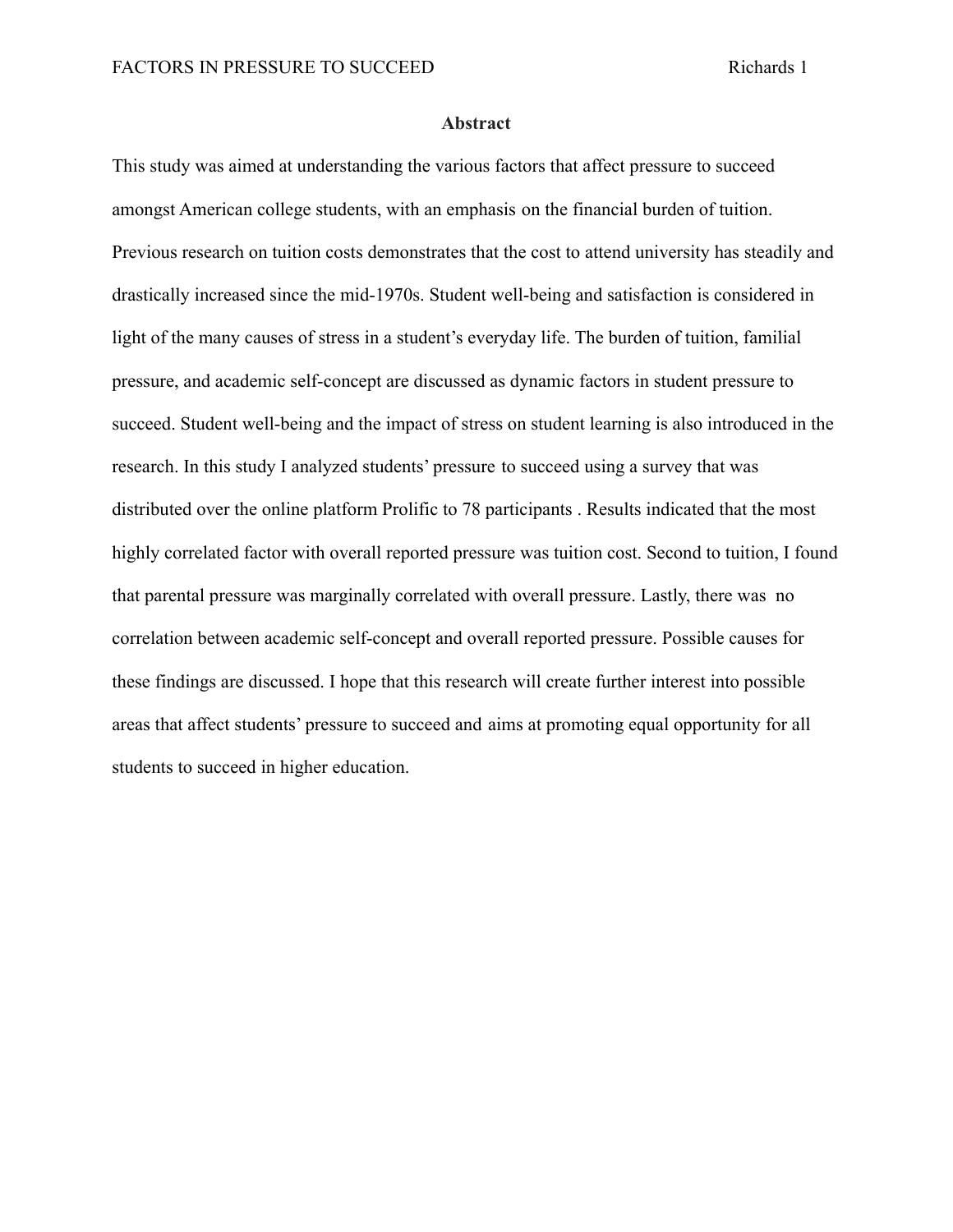It feels like most university students are pressured in their academic lives–and rightfully so. Academic life at the university level, as well as in secondary school, is a never ending cycle of essays, revisions, readings, tests, presentations, problem sets, research, and class preparation. It certainly is a gruelling lifestyle for most students. In addition to the academic grind, students in higher education are also focused on necessary problems outside of the classroom: Where do I live? What do I do with my degree? How do I take care of myself for the first time on my own? These questions are what you will find buried underneath the stacks of books and papers on every dorm room desk. Pressure–internally, externally, existentially, emotionally–accompanies most students every day. There is no speculation about it: Furr et. al. (2001) conducted a study into depression rates amongst American college students which found that 53% of the students reported that they experienced depression and 9% had considered suicide since beginning college<sup>1</sup>. It is important to note that within this study the greatest factors that contributed to depression among students since they began college were grade problems (53% of the depressed students), loneliness (51%), money problems (50%), and relationship problems with boyfriend/girlfriend (48%). Other contributing factors included hopelessness (26%), parental problems (25%), helplessness (17%), other (13%), don't know (5%), and legal problems (5%) (Furr et al., 2001). If academic issues were set aside, the factors that contributed to depression rates from outside of the classroom were exceptionally taxing. Emotional and psychological well-being is often hurt by poor academic performance, yet this study provides insight into the factors that may be contributing to overall depression that stem from factors not related to school work.

<sup>&</sup>lt;sup>1</sup> Furr, S. R., Westefeld, J. S., McConnell, G. N., & Jenkins, J. M. (2001). Suicide and depression among college students: A decade later. *Professional Psychology: Research and Practice, 32*(1), 97–100.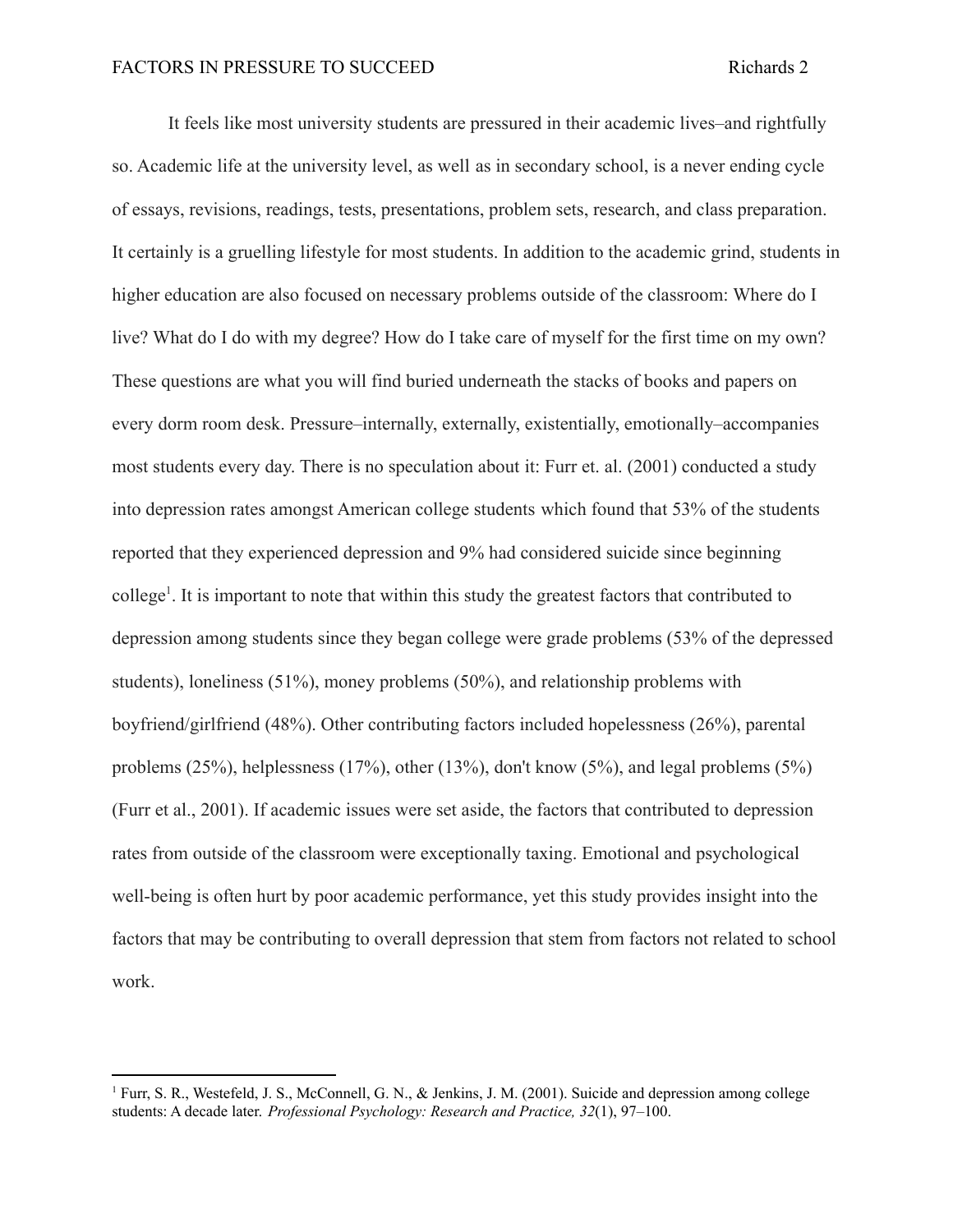When one considers the outstanding opportunity students have when they attend university, why should any student be troubled with such problems? Afterall, students spend their time in lectures, discussing, reading, and filling themselves with new ideas. Students at university still struggle with the everyday pressures of student life: tuition and loan debt, social pressure and the everyday stress of living. Depression has been studied amongst the American college student population. Financial stress has been studied, documented, and recognized as a stressor on college students. Further questions are still worth investigating: Do students in four-year colleges face greater pressure to succeed because of their rigorous academic lifestyle? What is the emotional–if any–impact on the students' ability to learn and study without the fiscal and social pressures that often confine them? What do students think of themselves as they go through the college process and does this have any affect on their learning? This study aims to address these questions through the lens of three different perspectives: pressure to succeed because of the huge price tag universities have as their sticker price, familial pressure and influence, and internal pressure stemming from academic self-concept. To clarify, academic self-concept is the belief one has about themselves as a student. Beyond 'I'm a good student' or 'I'm a bad student,' academic self-concept encompasses how a student perceives themselves in every aspect of their academic life. Do they feel they are better at writing essays than solving math problems or vice versa? Self-concept is how one has conceptualized their own belief–or set of beliefs–about themselves.

#### *American University Tuition Since the 1970s*

College students today face the largest financial burden than ever before in history starting with skyrocketing tuition rates since the mid-1970s. For the 1976-77 academic year, the average cost of tuition and fees for a four-year public university was \$2,600; the average cost of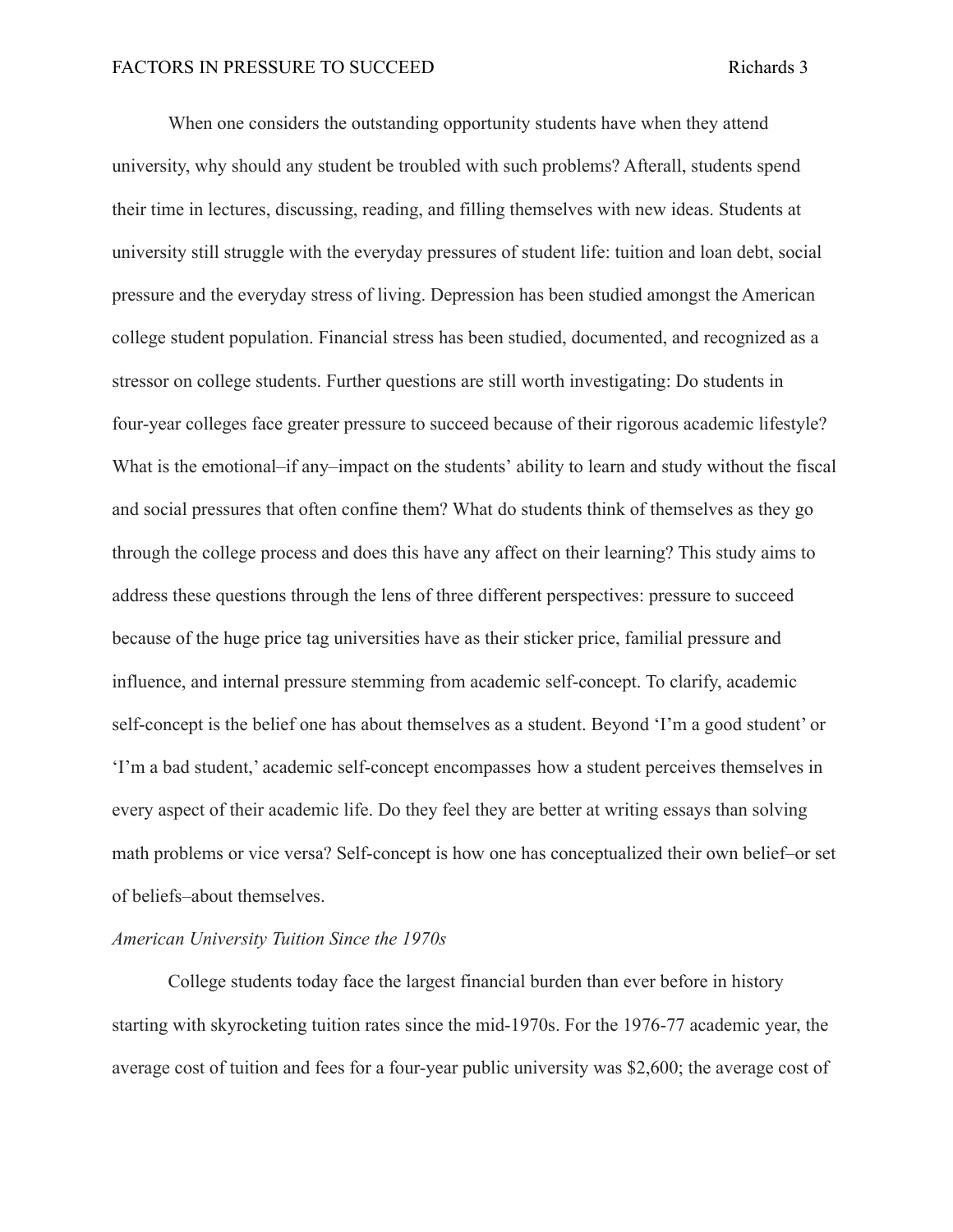tuition and fees for the same schools in 2016-17 was \$9,650<sup>2</sup>. For a private, non-profit, four-year university the average cost of tuition in 1976-77 was \$10,680 compared to the average cost of tuition now which stands at \$37,650 (College Board, 2021). If we consider this in perspective between *then* and *now*, some estimates show that state and local government used to cover up to 60% of tuition and fees, now they only cover less than 40% as of 2012 (Cahalan & Perna, 2015). The burden of tuition has shifted heavily onto students and frequently, their families. Students today are no longer able to 'work their way through school.' Hemelt and Marcotte (2011) found that an increase of \$100 to the tuition mean would reduce college admission up to 25% (Hemelt and Marcotte, 2011). With the accumulation over the years of rising tuition costs, the burden on families and students makes student debt \$739 billion more than the entire credit card debt in the U.S.<sup>3</sup> Today, student debt has soared above \$1.6 trillion.

Since 2001, there has been a 19% decrease in student support in higher education from state funding; furthermore, the Pell Grant, which covered 76% of tuition in the 1970s, now covers only 28% of all college costs<sup>4</sup>. Considering these statistics, there quickly becomes a visible gap in the overall accessibility to higher education. Consider this: the total amount spent on tuition for the American senate in 2018 was \$948 thousand (in today's dollars) and the price for students in 2018 to attend the same universities was \$2.9 Million (Demos, 2018). What is the outcome for students? A debt system that forces newly graduated students into a position where they have to worry about paying off their college debt, which makes early career advancements incredibly difficult. Many students find themselves looking for job opportunities that help with debt relief. There is a sense of 'restrained freedom' as if there are barriers to being a fully

<sup>2</sup> Research collected from Demos (2018). *When\_Congress\_Went\_To\_College.*

<sup>&</sup>lt;sup>3</sup> U.S. Student Loan Debt Statistics for 2021. (2021, January 27). Retrieved from https://studentloanhero.com/student-loan-debt-statistics/

<sup>4</sup> State Higher Education Executive Officers; College Board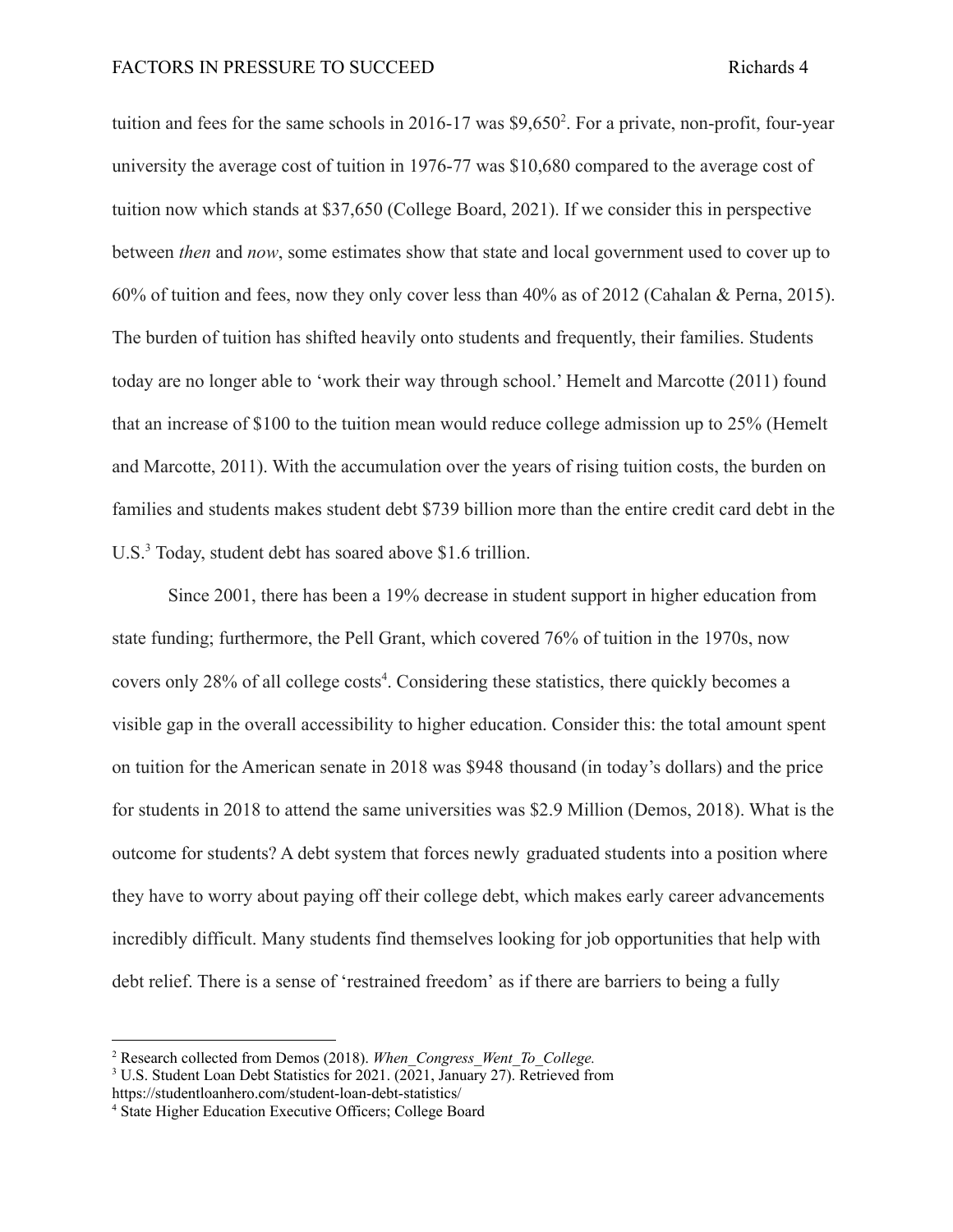independent, functioning adult. A student's future may be on hold. In a broad sense, students start their lives with a looming shadow over their future. In a study that was conducted in 2008 to assess the relationship between financial stress and student persistence, Joo, Durband, and Grable (2008) found that self reported financial stress was highly correlated with students that reduced their course load or took time off of school to spend more time working so they could pay off student and credit card debt (Joo, Durband & Grable, 2008). A trend of this nature placed unprecedented stress on students to succeed, which in turn may have larger implications than simply loan debt.

#### *Impact of Tuition on Life Satisfaction and Well-Being In American College Students*

Tuition stress often plays a large role in a student's academic life, which is coped with differently by every student. One's sense of satisfaction with their life is completely *subjective*, so it is unrealistic to set a strict criteria for which everyone will be measured against. Defining life satisfaction thus becomes a far more nuanced task because one cannot sacrifice the individuality that comes with a personal judgment of one's own life. Life satisfaction is best defined as a "cognitive judgmental process in which individuals assess the quality of their lives on the basis of their own unique set of criteria. A comparison of one's perceived life circumstances with a self-imposed standard or set of standards is presumably made, and to the degree that conditions match these standards, the person reports high life satisfaction. Therefore, life satisfaction is a conscious cognitive judgment of one's life in which the criteria for judgment are up to the person" (Pavot & Diener, 1993, 164). Based on individual preferences, there are a number of behaviors and activities that one might find fulfilling and any of which can therefore count as contributing to life satisfaction. In regards to this study, this understanding of life satisfaction is important because it provides insight into the interior perspective of tuition stress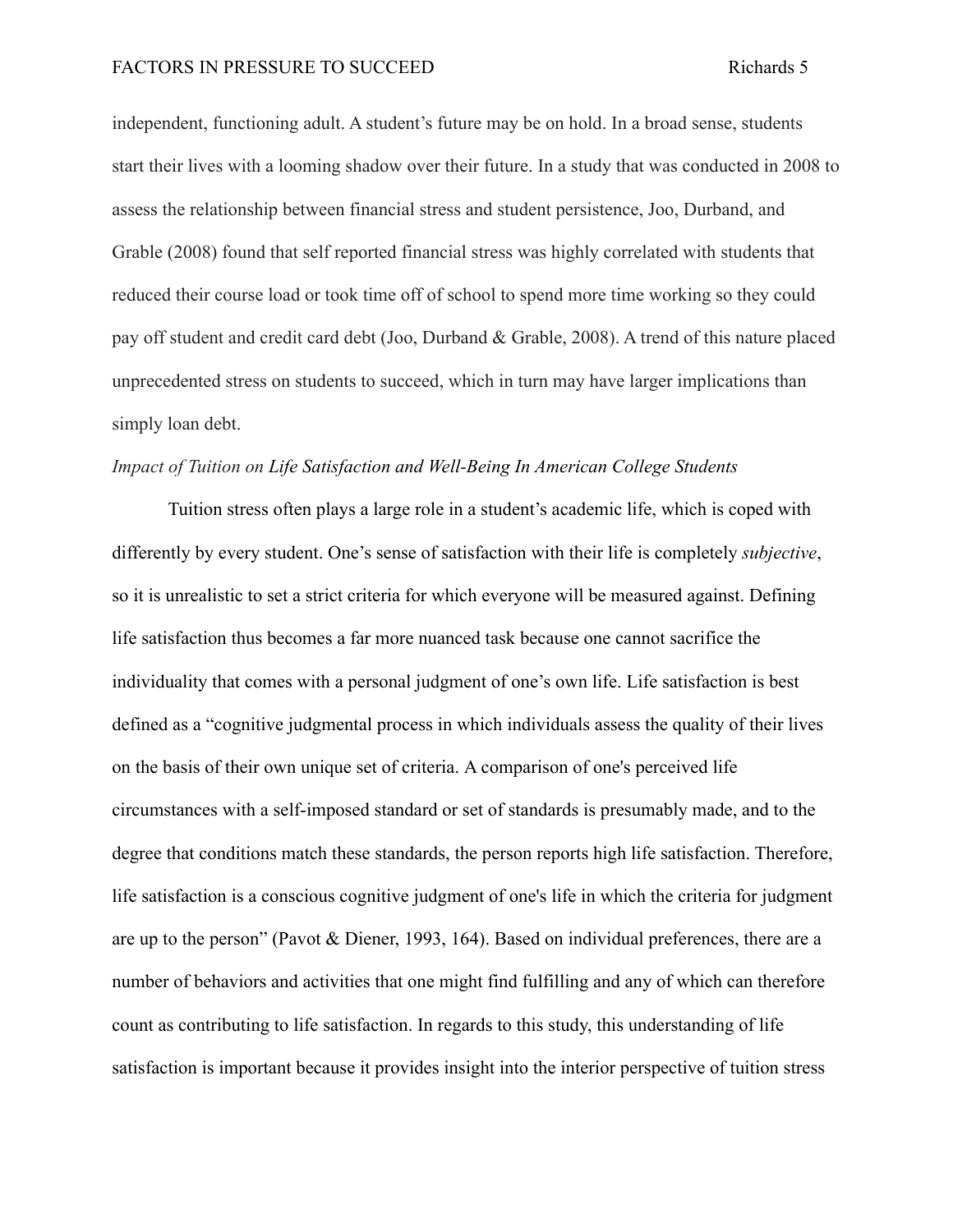that students grapple with. Every student will perceive tuition stress differently and every student will perceive the extent to which tuition plays a role in their overall pressure to succeed.

Subjective well-being consists of the affective component (pleasant and unpleasant affect) and the cognitive component (understood as life satisfaction). These components are separate, but *somewhat* correlated: "there should be a degree of convergence between life satisfaction and emotional well-being because both depend on evaluative appraisals" (Pavot  $\&$ Diener, 1993, 165). Several approaches to satisfaction are worth discussing as they will most likely be relevant to this study. Family satisfaction is considered to be a fundamental factor in life satisfaction. Bowen (1988) discusses a value-based approach to family satisfaction that claims that the family unit is essentially an emotional network that spans several generations. Bowen's approach provides a familial perspective, one that bases "satisfaction" on the health and well-being of one's familial relationships. Familial pressure to succeed can be informed by the family history that one comes from. For example, students with parents that are both PhD recipients and teach at Yale may feel differently about their academic success than students who have parents that view education not as a lifestyle, but as a means to an end.

An important perspective to consider on well-being is that well-being is a feeling of "whole" versus "empty," which also implies a value judgement. Peterson (2005) focussed on an orientation to happiness and life satisfaction through a personal, evaluative judgement on the overall *feeling* one has of their life–one that is whole or 'empty.' Emotional well-being and individual perspective are equally important components making up the whole of one's outlook on life. Emotional life, as it is informed by our family histories and early development, is dynamic. Subjective well-being is often associated with our familial influences and should be considered as a dynamic factor that may contribute to a student's overall pressure to succeed.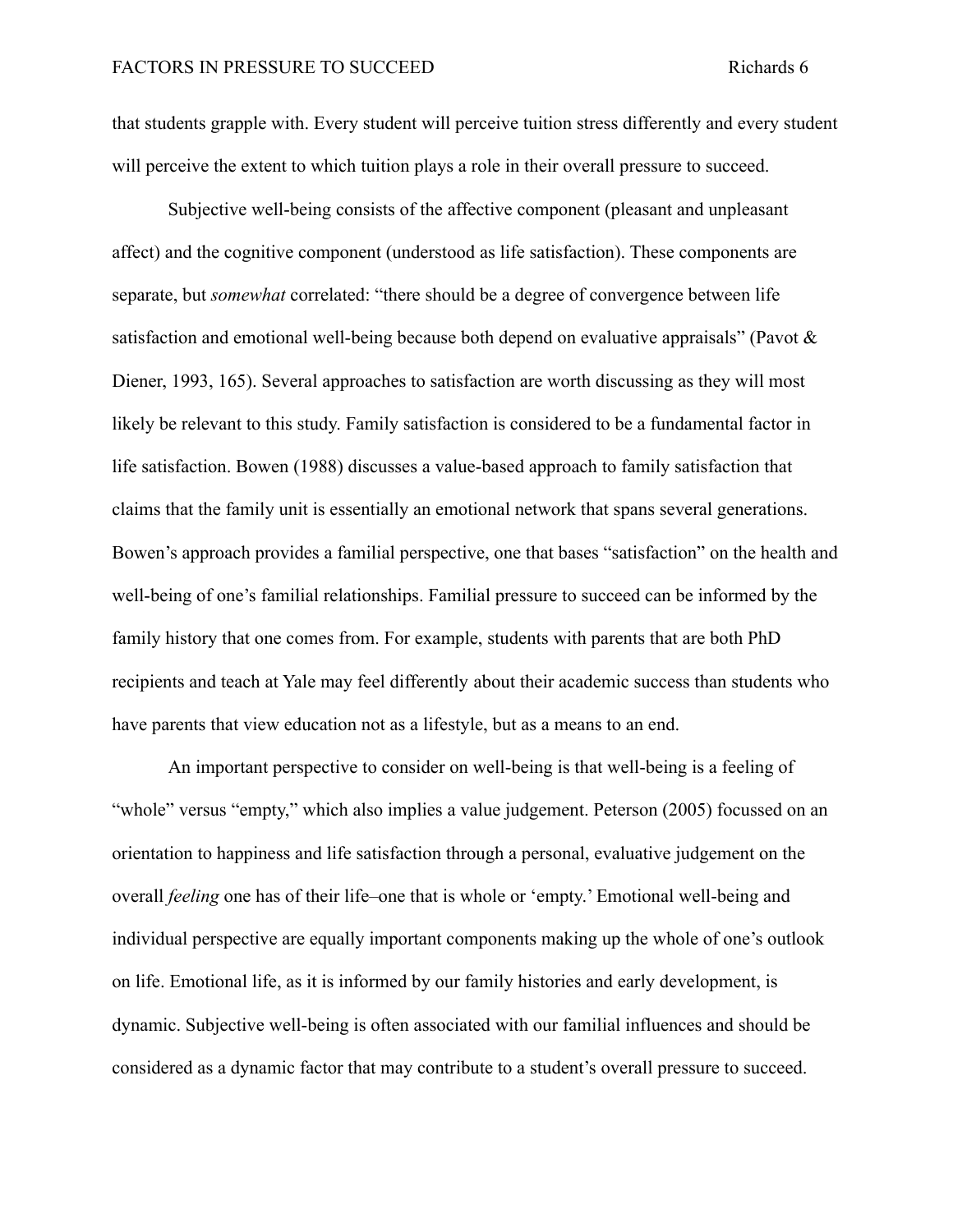## *Where the Burden Falls: The Pressure to Succeed*

Considering high tuition costs, social and family pressure, where can we say the burden falls? Obviously, the burden falls on the student. How? Britt et al. (2017) conducted a study into student loans, financial stress, financial counseling and college retention rates. The study concluded that students with higher financial stress were more likely to discontinue college; students that ended up taking time off from school were also more likely to do so the following year after seeking financial counseling (Brett et al., 2017). This study only included current students and did not include the students that dropped out of university entirely. Tuition rates are hard to accommodate for many students and families. It is clear, even with students that seek financial guidance or help, are often at the mercy of systemic problems.

Research has been conducted into the nature of pressure from a social perspective. Benoit (2019) conducted a study into the nature of the pressure from several social factors: parents, coaches, teachers, the self, and friends. Benoit's examination accounted for the number of hours in sleeping, homework, extracurricular activities, associated strain and enjoyment. Results found that overall pressure was most highly associated with pressure from the self, which stemmed from internalized pressure from school work and commitments (Benoit, 2019). Overwhelmingly, students find themselves burdened with the many commitments that they feel they need to make. Consequently, students, according to the results found in Benoit (2019), seem to internalize these pressures and make a value judgement upon themselves. Student's that desire to work hard and achieve high are surely often left with a sense of inadequacy due to the excessive pressures placed on them to academically succeed in the classroom and after school.

Adding to already significant work into the relationship between pressure and school performance, (Davis 2014) ran a study into the pressure to succeed and memory performance.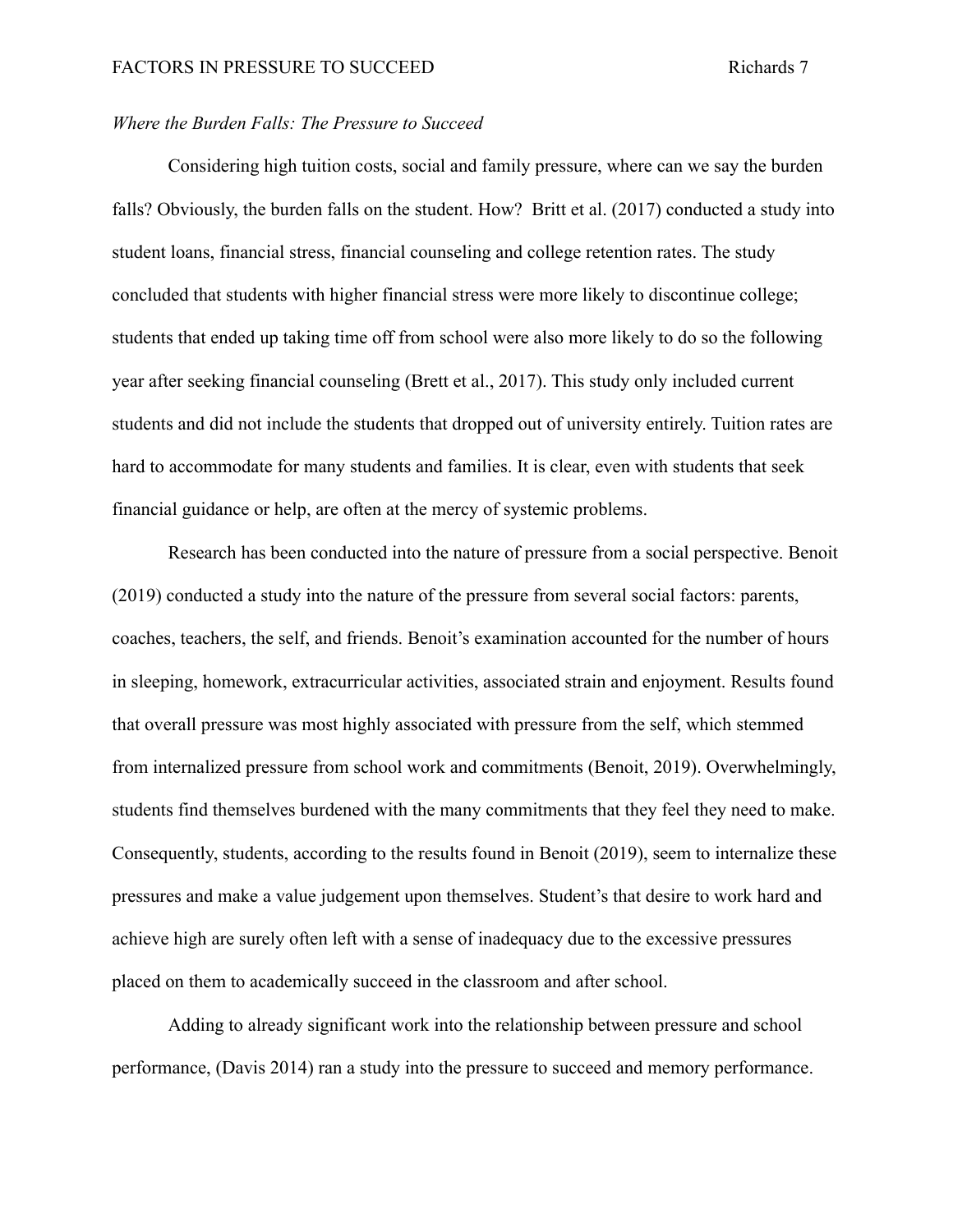#### FACTORS IN PRESSURE TO SUCCEED Richards 8

Davis split 67 college students into two groups, a pressure group and a non-pressure group, and had them complete a memory examination. Results showed that participants with low-trait anxiety performed much better than the pressure group on the memory test. Davis further hypothesized that students who performed well on the memorization test were more likely to do so because they were more motivated to perform better (Davis, 2014). Davis reasons that a slight amount of pressure is a good thing. Stress is not always negative and often leads individuals to be motivated to work harder and achieve more. But, it should also be noted that these students that performed well were motivated by doing well. Students that are hampered by goals that are too high may not feel the same need to perform well.

#### *The Present Study*

Pressure to succeed is defined in this study as the external and internal stress to perform well a student perceives in their life. The factors examined in this study are certain contributing indicators that may contribute to a student's pressure to succeed. The present study poses the following research questions: Is there a correlation between tuition cost and pressure to succeed? Is there a correlation between familial pressure and the pressure to succeed? Is there a correlation between self-perceived abilities and the pressure to succeed? If there are correlations found, which factor is the highest contributing to a student's pressure to succeed: socioeconomic pressure, familial pressure, or the perception of one's own abilities? Positing these questions, I hypothesize that one's abilities are at the forefront of one's work and will be a significant finding in this study. 'One's abilities' refers to a student's intuition and belief about their own talents. 'Talent' is a broad statement, but 'talent' or 'talents' may be perceived in many ways. Everyone has perception of their own abilities and these subjective perceptions are tied to the belief of one's abilities. Tuition often falls on the burden of the student. Tuition stress is likely to have an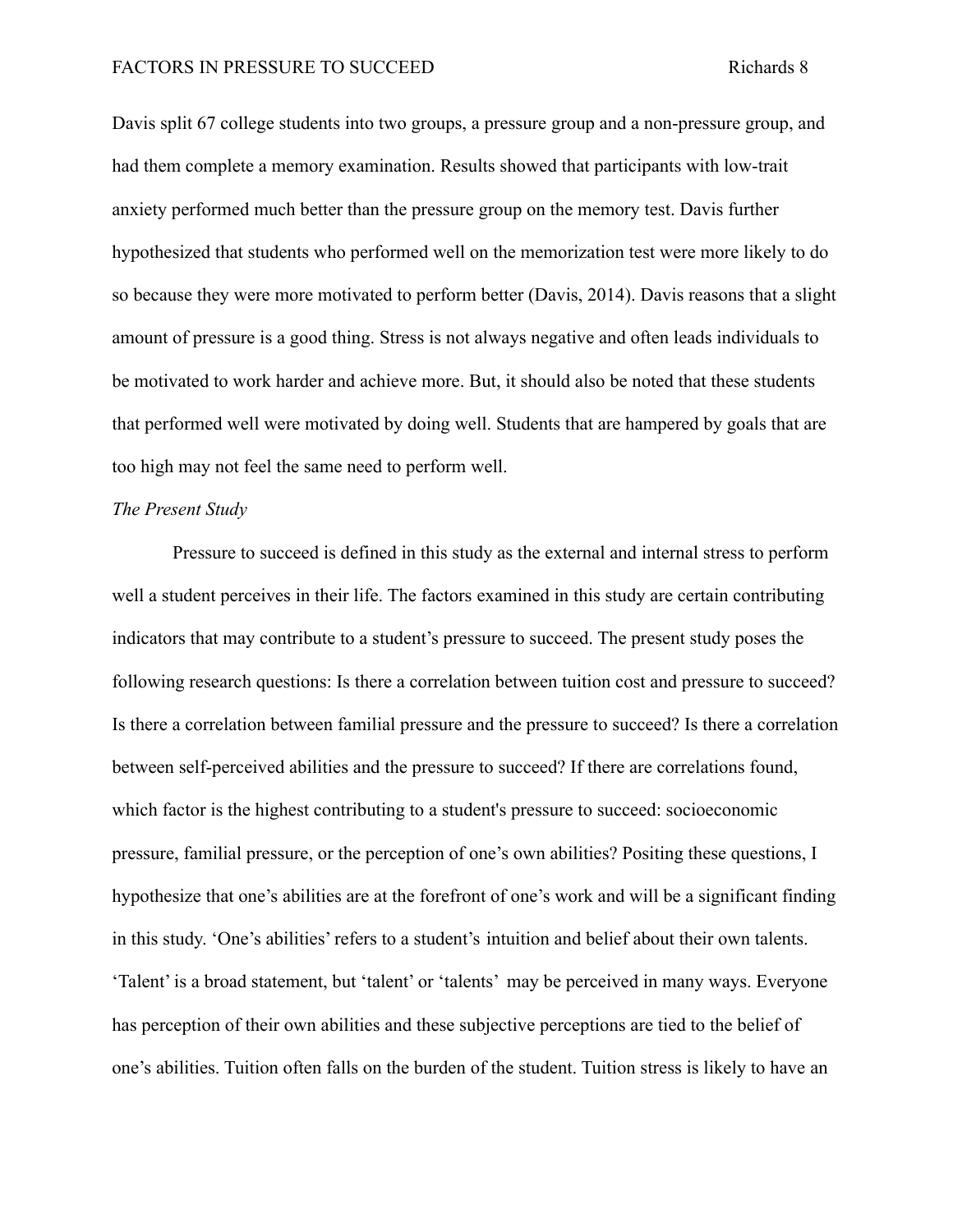effect on a student's pressure to succeed, yet our perception is that a student's perception of themselves in the classroom will contribute more wholly to a student's overall pressure to succeed. Third, once students reach the level of college, parental influence may be significant, but matters less at this point in their lives than when students are not in college. My hypotheses are as follows: the highest contributing factor to a student's pressure to succeed is the perception of one's own abilities because the subjective experience of pressure will presumably guide beliefs about other potential factors of pressure. The second highest contributing factor is presumed to be the potential burden of tuition. Concisely, with tuition as a given necessity to attend university, students will focus their success on achievement in the classroom, not tuition. Tuition is often a burden, yet not all families are hampered by a high price tag, whereas some families are extremely hampered by the cost. With varying degrees of tuition stress, I assume that it will be a relevant concern and may contribute a considerable amount of stress for students, yet I do not believe that tuition will be at the forefront of the overall pressure to succeed. Lastly, I hypothesize that familial pressure will be the thirst largest factor contributing to a student's pressure to succeed. This is hypothesized to be last because classroom experience and tuition cost are believed to be more readily present in the day-to-day lives of students. Students at school are often away from home, making familial pressure simply less relevant to a student's academic success than tuition and self-concept.

#### Method

#### *Participants*

An online survey was used to collect information for this project using the online Prolific platform. All participants were current college students and there will be no restrictions placed on the students that can participate: all genders, ethnicities, socioeconomic status, etc, will all be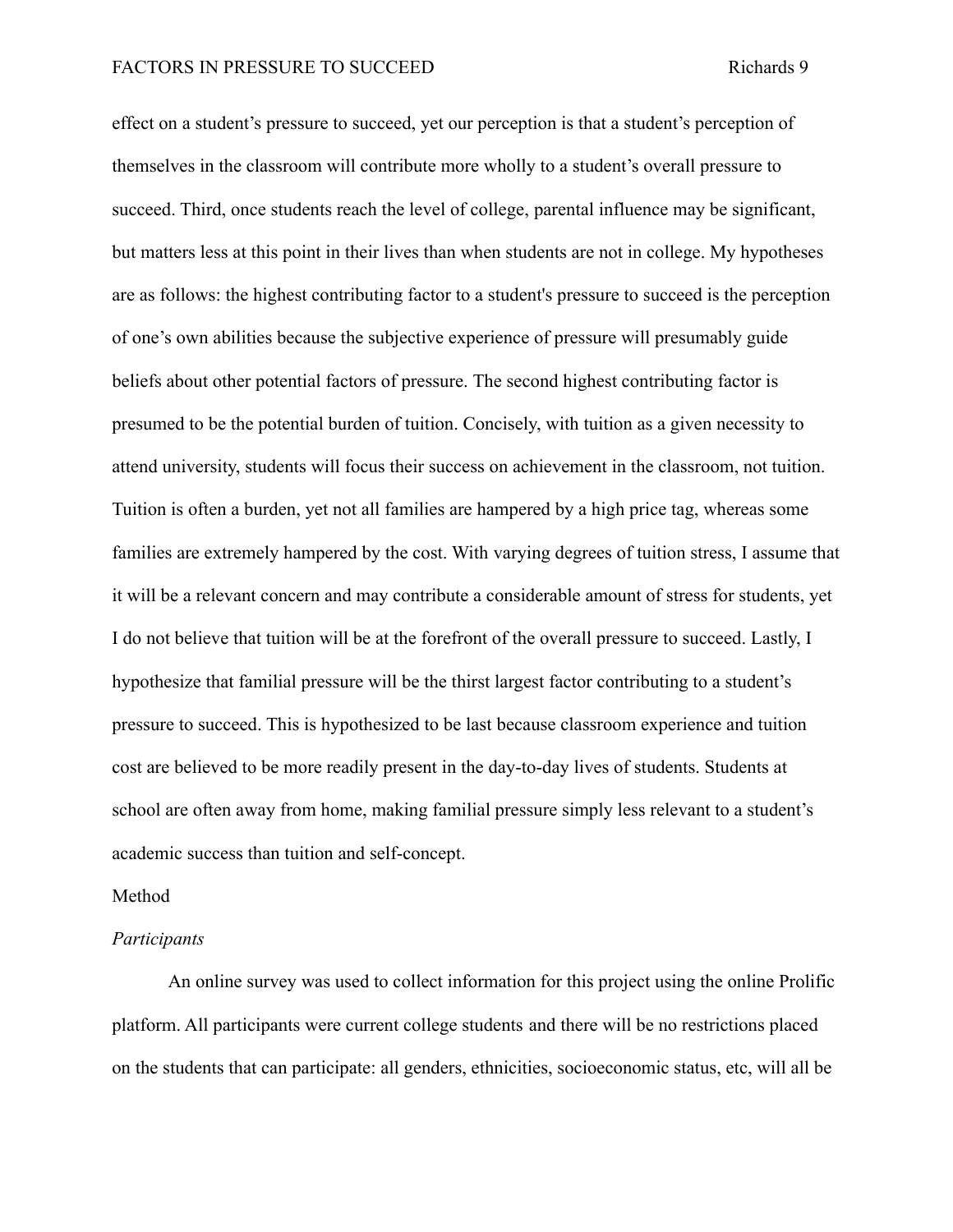able to take part in this study. All participants were compensated according to the prorated rate for their participation through Prolific.

In order to achieve sufficient statistical power (see *a priori* analysis below), I recruited seventy-eight eligible participants ( $N = 78$ ) on the Prolific platform. All 78 participants completed the survey in its entirety. Prior to analysis, a further four (4) participants were removed from the study because they did not complete the survey in its entirety. The number of participants needed for the survey were met at 78, which is higher than deemed necessary from my *a priori* power analysis ( below).

#### *A priori power analysis*

An *a priori* power analysis was conducted prior to the survey was released online to determine the number of participants that were needed to attain an 80% power level. My test yielded that in order to attain a .08 power level, a .35 effect size and a significance level at .05, I will need a minimum of 60 participants.

#### *Measures*

#### *Tuition*

Tuition was a main focus of the study. I focused on the pressure to succeed on students that amounted from the burden of tuition. To assess this, I used four survey questions to assess the pressure of tuition on students. First, I asked the amount participants paid to attend university. Second, I took several questions from Joo et al. 2008 and asked these three questions: "Do you think about your tuition cost while attending school? (Y/N);' 'Does thinking about tuition make you stressed? (Y/N),' 'Do you believe that the cost of your tuition influences your pressure to succeed? (Y/N).'" Joo et al. 2008 was a study conducted to specifically assess financial stress on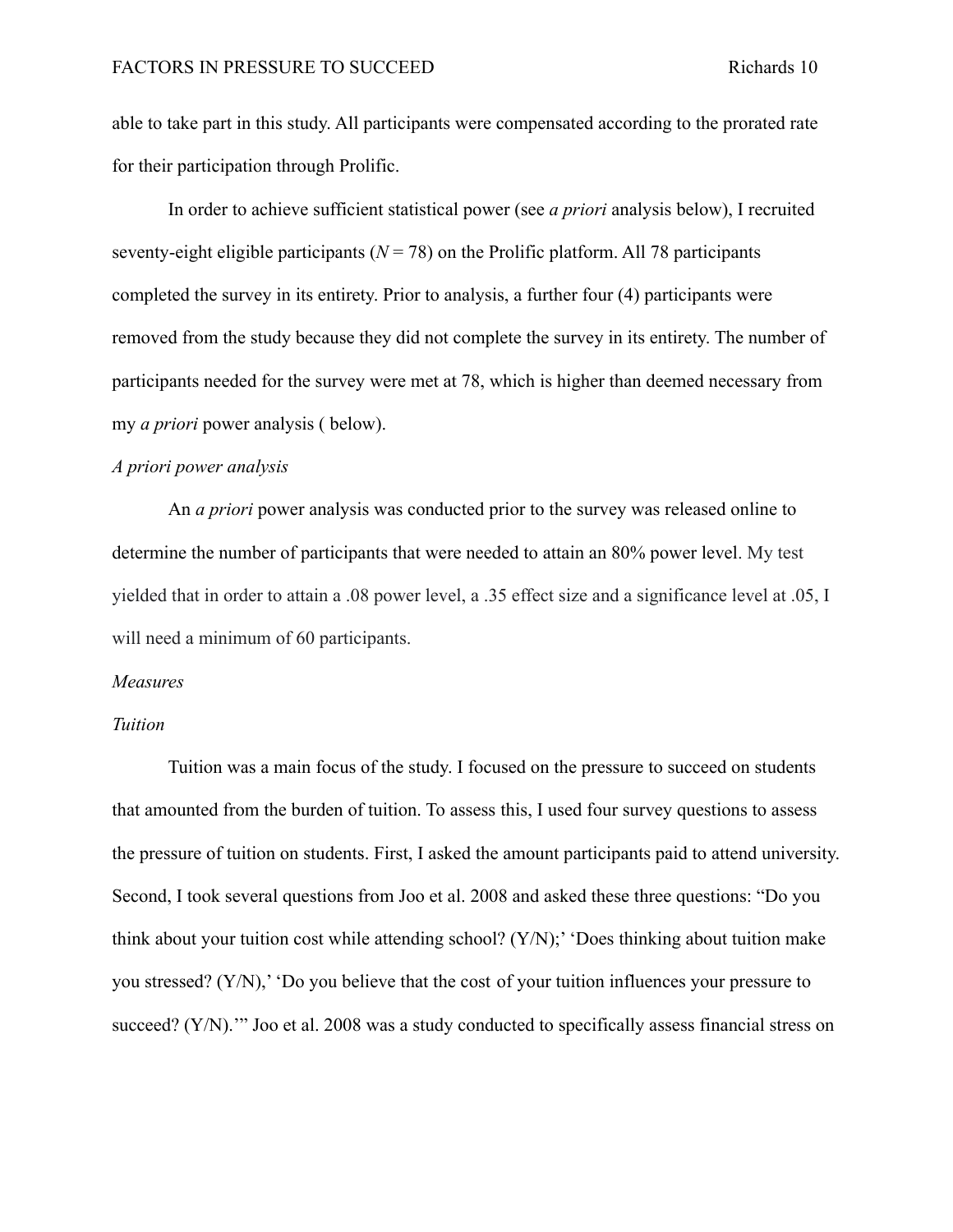college students with questions pertaining to financial satisfaction, stress, knowledge, and credit card use.

#### *Parental Influence*

My second approach to understanding pressure to succeed was through parental influence. There are several factors to consider that fall under the umbrella of 'parental influence.' Urdan et al. 2007 examined parental pressure from several points of view: Family obligation, pleasing, support, adversive influence, and no influence. Most influencing of these factors was family pleasing and family and family obligation (Urdan et al., 2007). Considering these factors, there is obviously an effect on the student that drives them to feel obligated to please their parents. Students continued to report that their work was reflective of their parents' influences. Furthermore, when students reported aversive effects from their parents they reported two distinct patterns, both negative; one pattern was that their family members did not expect them to succeed and the second reported pattern involved negative family role models (Urdan et al., 2007). With these factors in mind, I formulated several questions that would provide a glimpse into this dynamic. Questions in this section were "'Do you talk about school much with members of your family? (Y/N);" 'Do you think that your family has influenced how you feel about school or how hard you try? (Y/N);'An important reason that I try to do well in school is to please my parents/guardians. [1 (not at all true) 2 (somewhat true) 3 (very true)]." Direct questions on the mentioned factors would allow me to measure overall pressure (my dependent variable) against the reported influence of parental pressure from these specific variables. Lastly, I asked as an initial proxy: "Do your parents pay for your tuition costs?  $(Y/N)$ ;" this allowed us to better understand where the burden of tuition fell: student or family.

*Academic Self-Concept As a Factor In the Pressure to Succeed*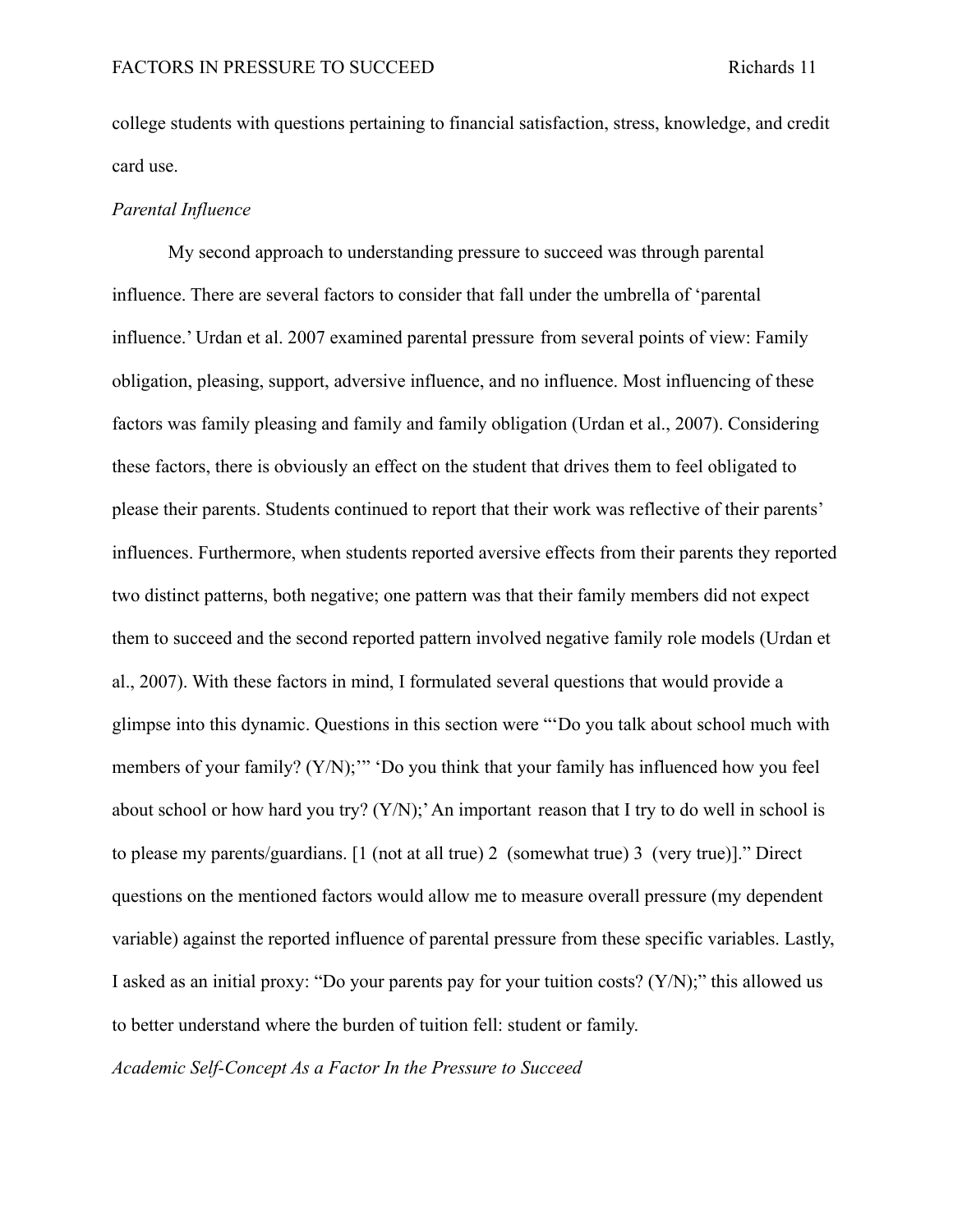My first hypothesis predicts that self-assessment will be the largest contributing factor to student's pressure to succeed. To measure academic self assessment, we used the Academic Self Concept Scale (ASCS) created by William Reynolds in 1980 (Reynolds 1980). The ASCS has been used to assess students at various levels of education. The ASCS was designed to measure self assessment in college students. Reynolds 1980 is an early published paper on the validation of the ASCS and was specifically chosen for this study because of the multiple-factor approach inherent to the ASCS. Reynolds 1980 accounted for "situational and environmental variables" that may contribute more specifically to the self-concept as a student. Reynolds published a second article in 1988 to re-assess the validity of the ASCS as a tool for measuring student self concept. Again, in 2010, the same article was published as a valid tool for measuring student self concept. The ASCS is a 40 question survey ranging over a number of topics from failure, academic satisfaction, and academic goals to test taking and time management. I believed that using the ASCS would be a valid, reliable, and comprehensive measurement tool to measure academic self concept in college students.

#### *Procedure*

A self-report survey will be distributed to 78 participants over Prolific, an online platform for administering surveys. In the survey I will be asking individual students about their pressure from tuition, familial and parental pressure, as well as the perception of the student's own academic abilities. Socioeconomic status will be measured using a one-question scale on the Prolific website (this is a part of the online registration process). Familial and parental pressure will be measured using questions used to assess family pressure in Urdan et. al. (2007); for example, "An important reason that I try to do well in school is to please my parents/guardians (Y/N)." Academic self-assessment will be measured using the Academic Self-Concept Scale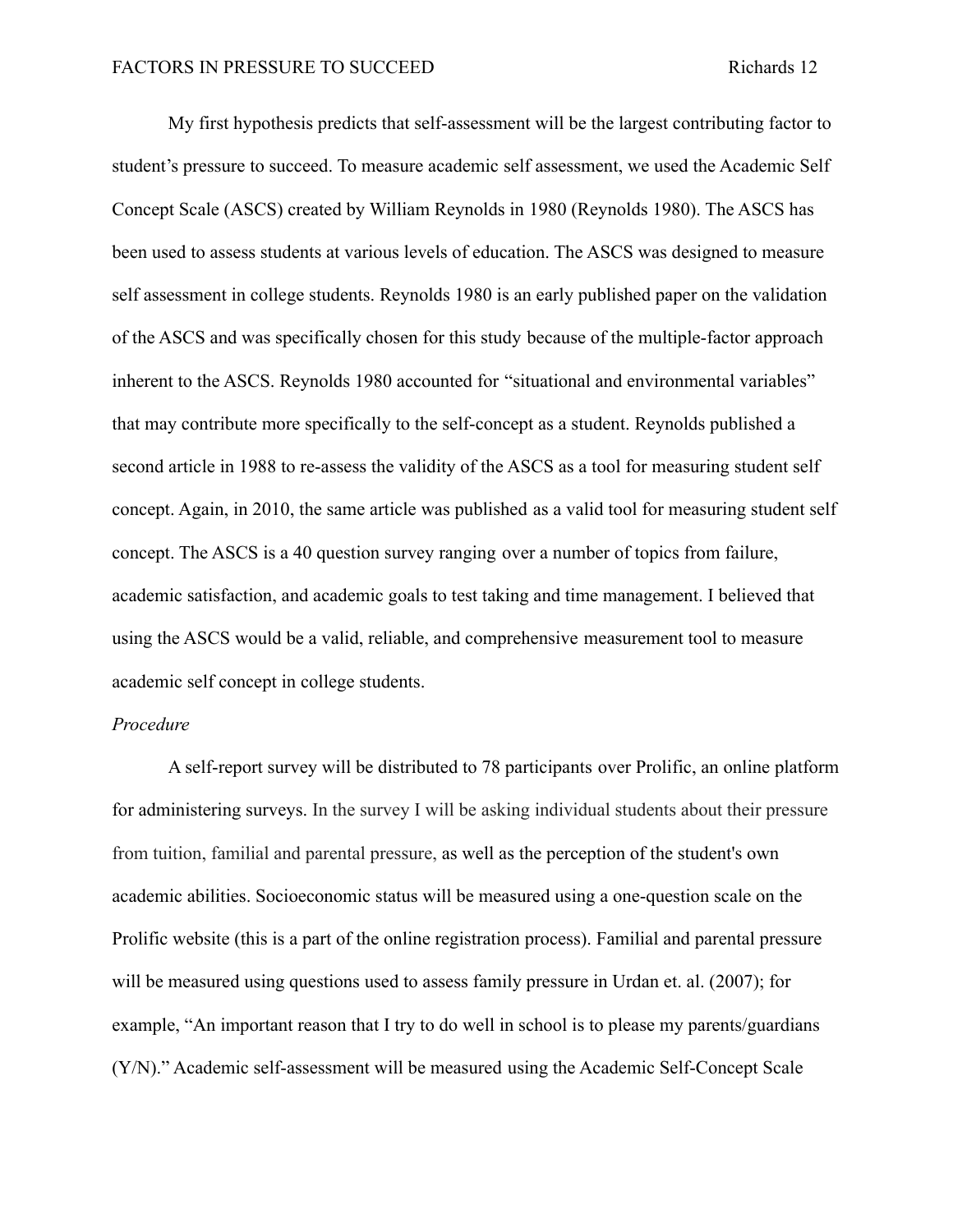$(ASCS)$  created by William M. Reynolds in 1980 (Reynolds et. al. 1980)<sup>5</sup>. Once the surveys are completed and returned, I will complete three data analysis tests on the returned survey responses. I will run three independent correlation regression tests to examine tuition versus overall pressure, familial pressure versus overall pressure, and ASCS results versus overall pressure. 'Overall pressure' is my dependent variable, which will be examined against my three factors of interest. Running correlation regression tests reflects the design of the study as a cross-sectional examination of factors as they relate to pressure. As far as this study is confined, the results of each section are measured against results that are only collected from the survey data. This is cross-sectional study as the study is concerned with the result at a specific moment in time. I expect that participants will be able to complete the questionnaires on their own time without any time restraints.

#### Results

To assess which contributing factor was the highest in its contribution to a student's pressure to succeed, I ran several correlation tests to examine associations between predictors of interest and our primary outcome measure (i.e., overall self-reported pressure to succeed in college). We set the alpha level to  $\alpha = 0.05$  for all statistical tests. First, I measured the pressure of tuition and the overall reported pressure and found a significant positive correlation between the two variables ( $N = 78$ ,  $r(78) = .457$ ,  $p = .001$ ).

<sup>5</sup> The ASCS can be found in *Testing Performance as it Relates to Academic Self- Concept and Test Anxiety in Students with and without ADHD* by Krystin Sutton-Davis (2018) as "Appendix C" and as "Appendix A: Survey with ASCS" at the end of this document.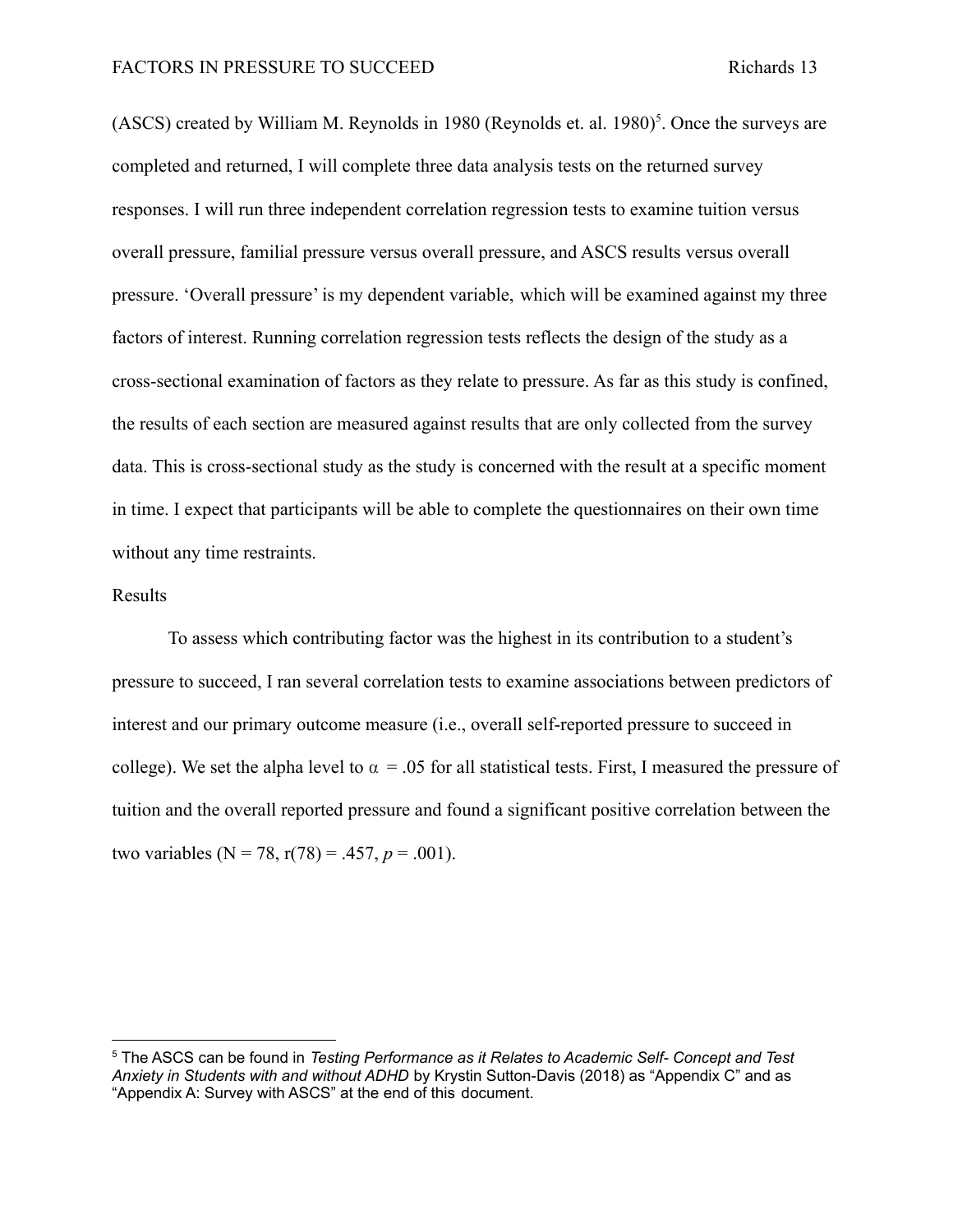

Figure 1. Scatter plot of pressure from tuition versus overall reported pressure.

Second, I computed the correlation between parental pressure and overall reported pressure and found a significant correlation ( $N = 78$ ,  $r(78) = .222$ ,  $p = .05$ ). Third, I measured overall reported pressure and the sum results of the ASCS and found no significant correlation  $(N = 78, r(78) = .094, p = 0.413).$ 



Figure 2. Scatter plot of pressure to please parents versus overall reported pressure.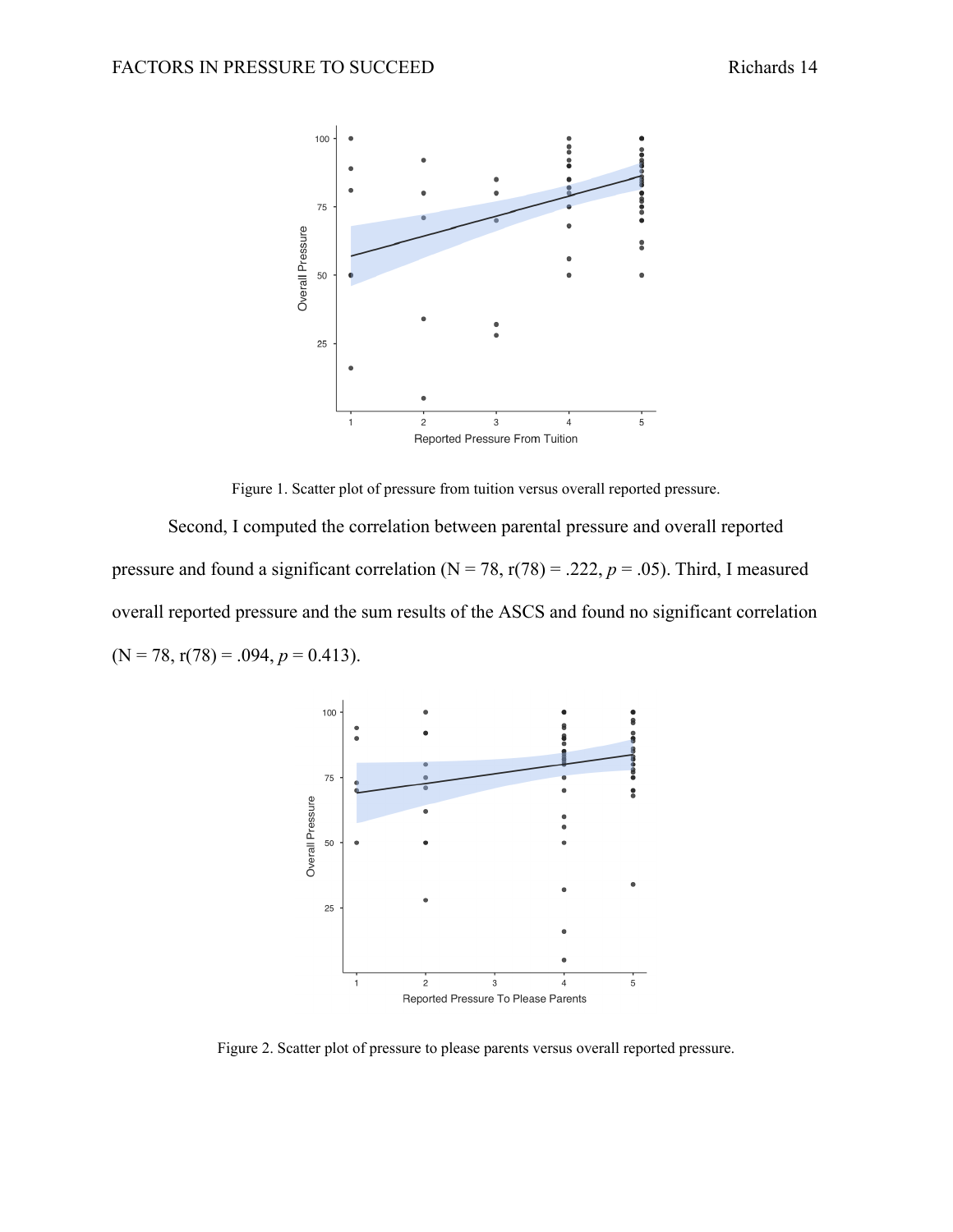Further, I conducted an independent samples t-test to assess if there was a difference in means between students that reported that tuition made them stressed versus those that reported that tuition did not. I found that students that reported that thinking about tuition *did make* them stressed ( $N = 61$ ,  $M = 82$ ,  $SD = 17.9$ ) compared to students that reported tuition *did not make* them stressed ( $N = 17$ ,  $M = 71.9$ ,  $SD = 25.5$ ) found a marginal significance between groups,  $t(78)$  $= -1.87, p = .065.$ 

#### Discussion

Overall, this study was aimed at understanding the various factors that affect pressure to succeed amongst American college students, with an emphasis on the financial burden as a significant factor. It should hopefully provide insight into possible factors that contribute to already existing pressure amongst college students. I analyzed student's pressure to succeed from three different perspectives: tuition, familial pressure, and the pressure from self-assessment. To conduct this study, I used a survey using the online platform Prolific.

Results yielded from the analysis found that all of my hypotheses were incorrect. In contrast to the initial hypothesis that tuition would be the least correlated with overall pressure I found that tuition was the most strongly correlated factor against overall pressure. This finding came as the greatest surprise in the overall course of the study. Financial stress may be a leading cause of stress for students given the immediate implications with a lack of financial stability. For instance, students that do not have support from their families may be more keen to focus on tuition and everyday living. Compared to self-concept, tuition plays a larger role in the ability for students to even apply themselves to their schoolwork. Without the stability and freedom that comes from financial security, students may weigh the cost of tuition and consider tuition cost too large of an investment to justify attending a four year university. Tuition was the largest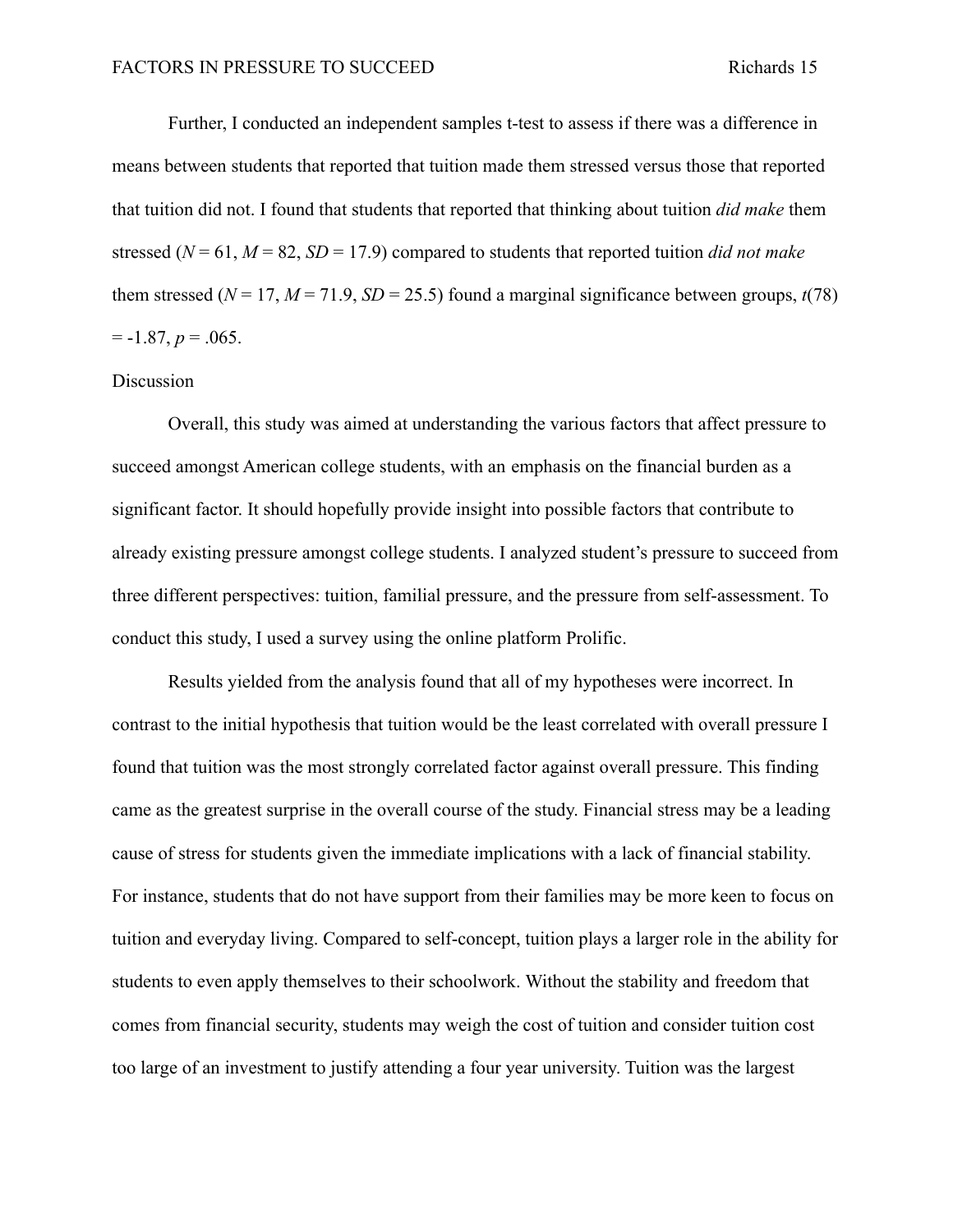contributing factor that students reported that affected their overall pressure to succeed, which makes it a priority for students above other significant factors.

Following tuition I found that parental pressure was the second most significant factor in predicting overall pressure. My initial hypothesis was that parental pressure would be the least significant contributing factor due to the distance many students have from their parents while attending university. This finding, compared to tuition, was not as strongly correlated, but it does point to an overall trend that is significant for this study. Parental influence plays a strong role in a student's education, especially before university. My study shows that there is a possibility that parental influence may play a larger role in academic self-concept than previously realized. Student's potentially base their own success more heavily on family expectations, which may contribute to the significant findings in this study. By the point most students are in college they are between the ages of 18 and 25 years old, which, given my results, may be an indication that student's are not fully independent and self-concept is still dominated by parental influence. Parental influence may or may not reflect general attitudes toward their children in university. Parental pressure can be extremely grueling and if students feel that their academic rank is not satisfactory, their internalized pressure may be at the forefront of their own academic assessment.

Lastly, I found that there was no correlation between pressure to succeed and the results from the academic self-concept scale (ASCS). Surprisingly, my initial hypothesis was incorrect. I predicted that internal pressure (measured using the ASCS) would be the largest contributing factor to overall pressure to succeed, yet my findings did find any connection between overall pressure and academic self-concept. This may be significant because it points to the fact that the main influences on pressure are external factors. Perhaps this study reflects an overall trend in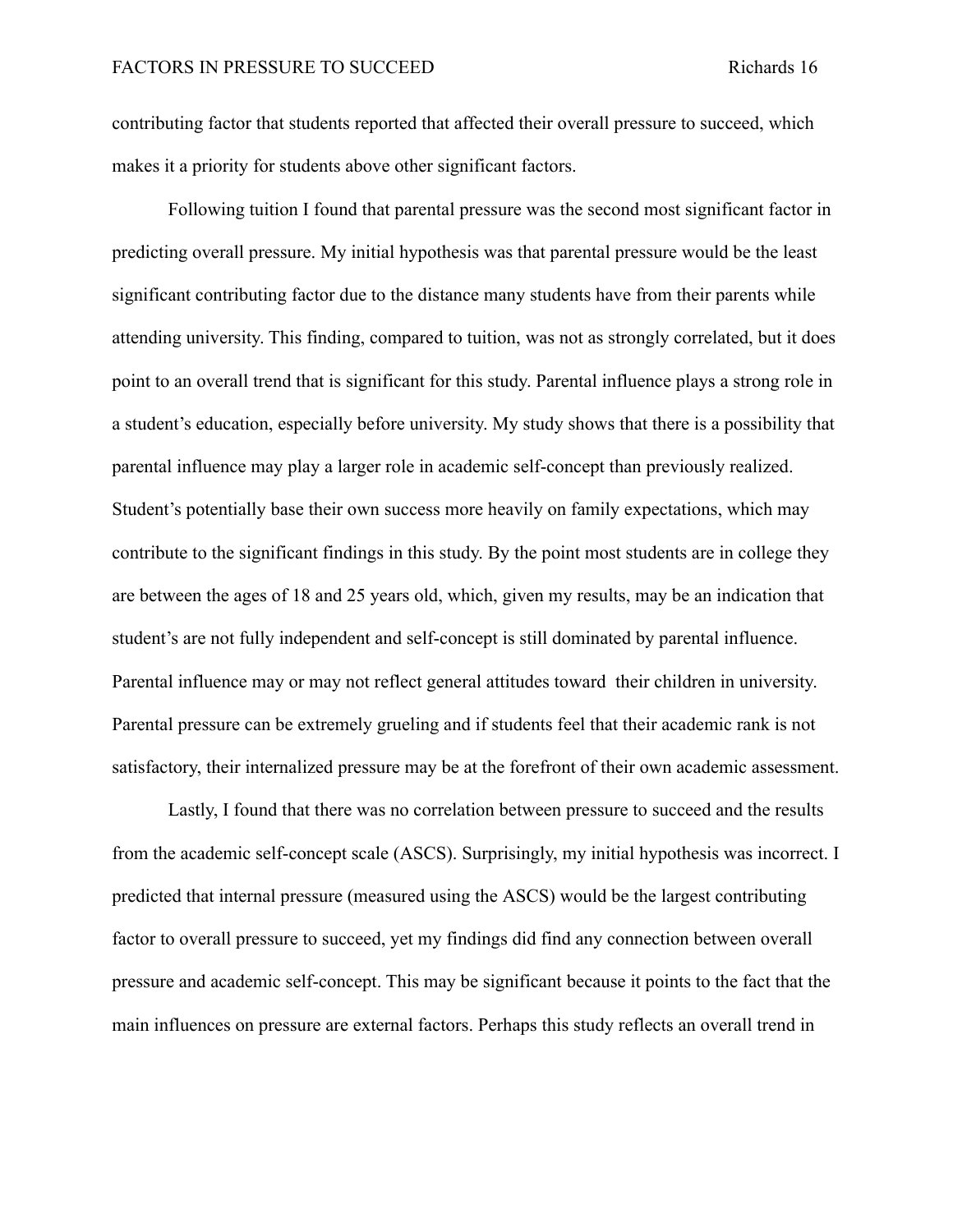higher learning where the external pressures are so overwhelming that students consider their own self-assessment less important–or even valid–in the face of tuition and familial pressure. *Limitations and Future Directions*

There are several limitations that are important to mention for the study. First, the survey questionnaire contained four questions pertaining to tuition. A larger number of questions that encompassed a more comprehensive look into tuition and financial stress may have been helpful and would certainly be helpful to further research. Although the questions pertaining to tuition were very direct, it would have been helpful to account for possible confounding variables influencing the financial stress, namely maintaining scholarships and academic rank. Some universities will withhold scholarships for students that change their intended major. If a student received a scholarship for psychology, but changes to chemistry, some universities will revoke their scholarship funding. Also, credit card costs and the cost of living may be intertwined with tuition spending for a student, which would require more investigation to uncover possible confounds that are linked to tuition cost. Further research should assess factors that make up the 'whole of tuition'–factors such as cost of living, travel, and scholarships that influence tuition costs.

Similarly section one on tuition, there were only four questions used to assess familial pressure in section two. Like tuition, family influence can be dynamic and complex. Including questions that broaden the range of parental influence may help to eliminate any possible confounding factors. Concisely, section 1 and 2 may have limited the study by the few number of questions in each section, simply by the lack of comprehensive understanding found in four questions. Possibly limitations may provide a starting point for studies that may dig deeper into the pressure of tuition and parental influence. Assessing parental influence would require further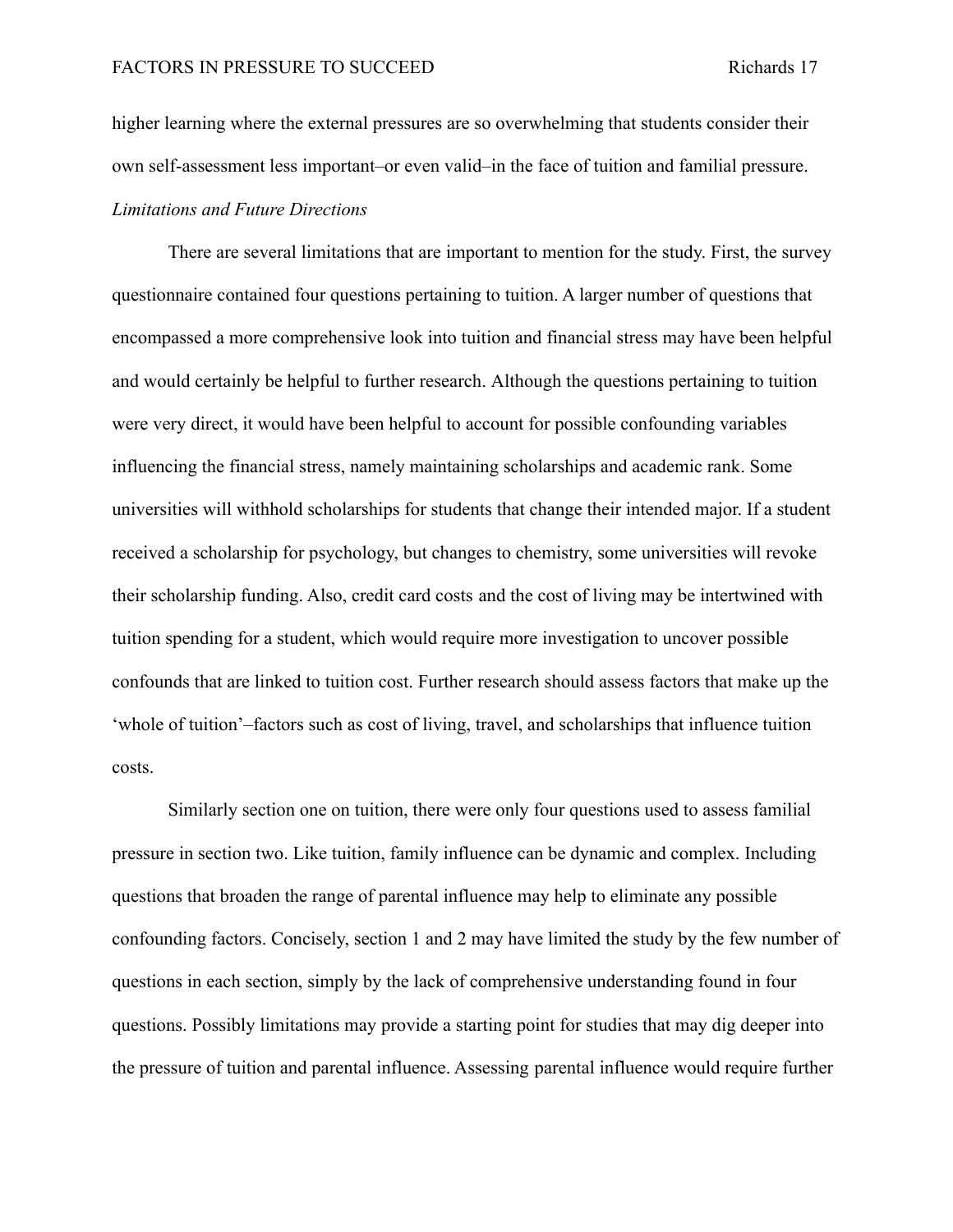#### FACTORS IN PRESSURE TO SUCCEED Richards 18

inquiry such as family involvement in cost of living and academic inquiry. Do students face more pressure to succeed from parents due to tuition costs, cost of living, or nagging influence? It would be helpful to provide a comprehensive enquiry into the background of each participant to find the ways in which familial pressure influences them. Further research into parent/student stigma surrounding university attendance may provide a roadmap towards productive, future research and design study. For instance, a longitudinal study conducted over the course of a student's time at university may provide insight into how parental influence and self-concept change over time. A cross-sectional study provides surface insight into factors that can be measured against each other. A longitudinal can give researchers the opportunity to measure change over time, given that attitudes will most likely change for students as they move closer to their year of graduation.

I found that overall pressure was significantly correlated with tuition costs may help us to better understand the relationship students have with their work and the institutions they attend. Further research in this area would benefit from studies on specific populations. For example, focussing a survey study on first year students at a university, say Bard College, might provide better insight into the underlying stressors that affect students' overall pressure to succeed.

My survey was limited in the number of questions that pertained to tuition and familial pressure in comparison to the ASCS. A more comprehensive survey that incorporated more detailed questions about financial stress, such as credit card debt, cost of living and housing, might provide a clearer picture of the role tuition plays in the general realm of financial pressure. Are students pressured from tuition because the cost of living is stressful and more immediate resources allocated to covering home and living expenses? Mentioned earlier in the introduction of this paper, Joo, Durband and Grable (2008) broadened the scope of tuition pressure into other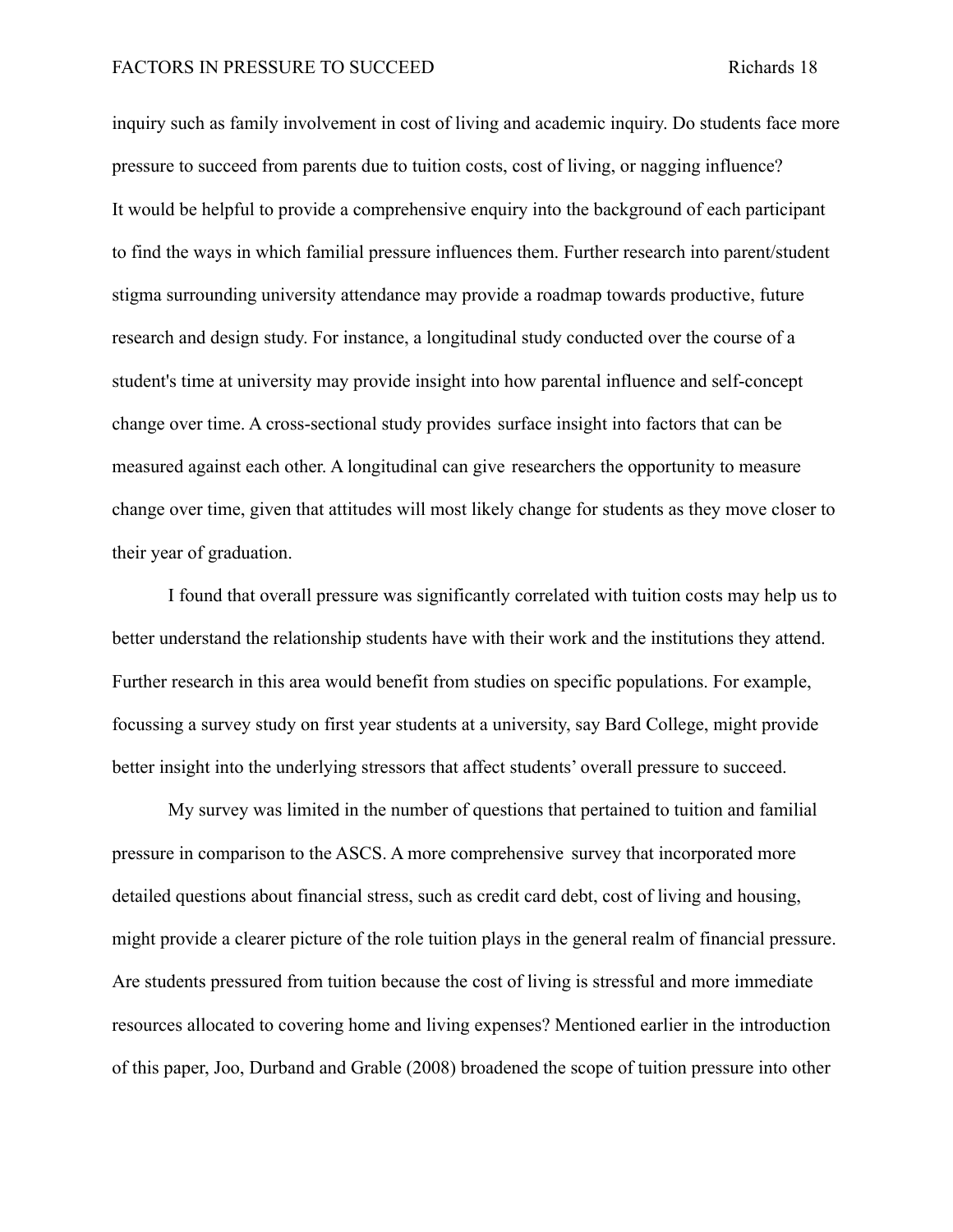financial pressures: credit card debt, student loans, and hours spent working at a non-academic job. Also, they found that if the student had parents that struggled financially, then the students were more likely to struggle financially as well and take time away from school to go work. This point leads to another point of interest: the point to which students are faced with financial and tuition stress because of the relationship between tuition funding and parent support. This may be a possible confounding factor in the results for this study. Further research should focus on expanding research questions into family involvement in tuition and family involvement in expense of living.

#### *Conclusion*

My study was aimed at understanding how the burden of tuition, familial pressure, and academic self-concept influenced pressure in students' lives. There is still a great amount of research that must be done into these various areas of interest. My hope is that this study may generate openings for further interest into specific demographics within the college student population, the effects of non-subsidized education on the American public, as well as sociological and historical interpretations of student life and high tuition costs. Now, more than ever, many students (and their families) are faced with a great burden to get themselves through college. Through study of various factors that influence pressure to succeed among american college students, my hope is that this research will help change the landscape of higher education in the United State so that all students, no matter their background, can all have an equal opportunity to succeed in higher education.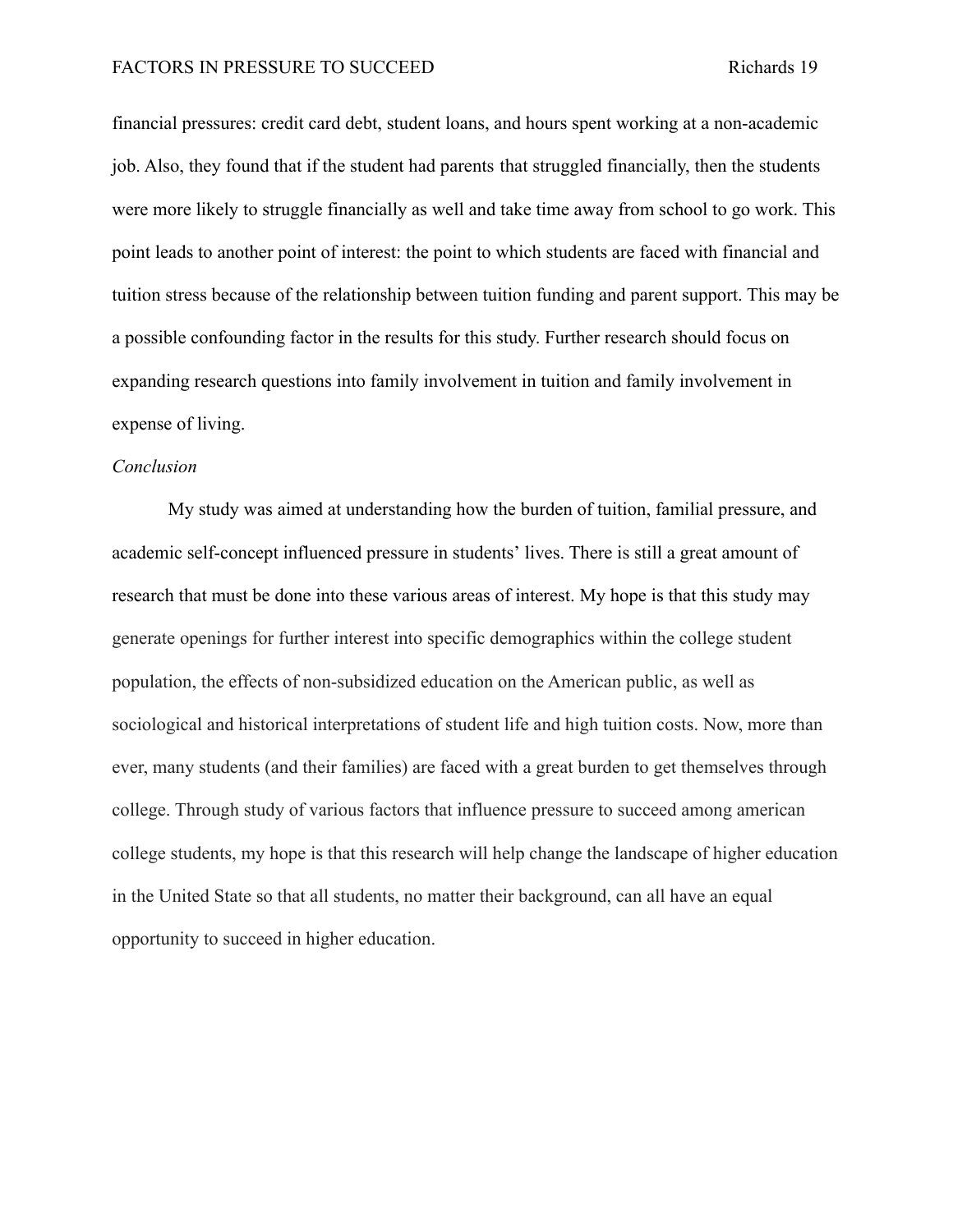## **Appendix A: Survey with ASCS**

## **Section 1:**

How much do you pay each year, in total, to attend your college/university?

Do you think about your tuition cost while attending school? (Y/N)

Does thinking about tuition make you stressed? (Y/N)

Do you believe that the cost of your tuition influences your pressure to succeed?  $(Y/N)$ 

## **Section 2:**

Do you talk about school much with members of your family? (Y/N)

Do you think that your family has influenced how you feel about school or how hard you try?  $(Y/N)$ 

An important reason that I try to do well in school is to please my parents/guardians.

1 (not at all true) 2 (somewhat true) 3 (very true)

Do your parents pay for your tuition costs? (Y/N)

### **Section 3:**

Listed below are a number of statements concerning school-related attitudes. Rate each item as it pertains to you personally. Base your ratings on how you feel most of the time.

Use the following scale to rate each statement:

### **SD. Strongly Disagree D. Disagree A. Agree SA. Strongly Agree**

INDICATE YOUR RESPONSE BY CIRCLING THE APPROPRIATE LETTER(S). Be sure to answer all items. Please respond to each item independently, do not be influenced by your previous choices.

- 1. Being a student is a very rewarding experience. SD D A SA
- 2. If I try hard enough, I will be able to get good grades. SD D A SA
- 3. Most of the time my efforts in school are rewarded. SD D A SA
- 4. No matter how hard I try I do not do well in school. SD D A SA
- 5. I often expect to do poorly on exams. SD D A SA
- 6. All in all, I feel I am a capable student. SD D A SA
- 7. I do well in my courses given the amount of time I dedicate to studying. SD D A SA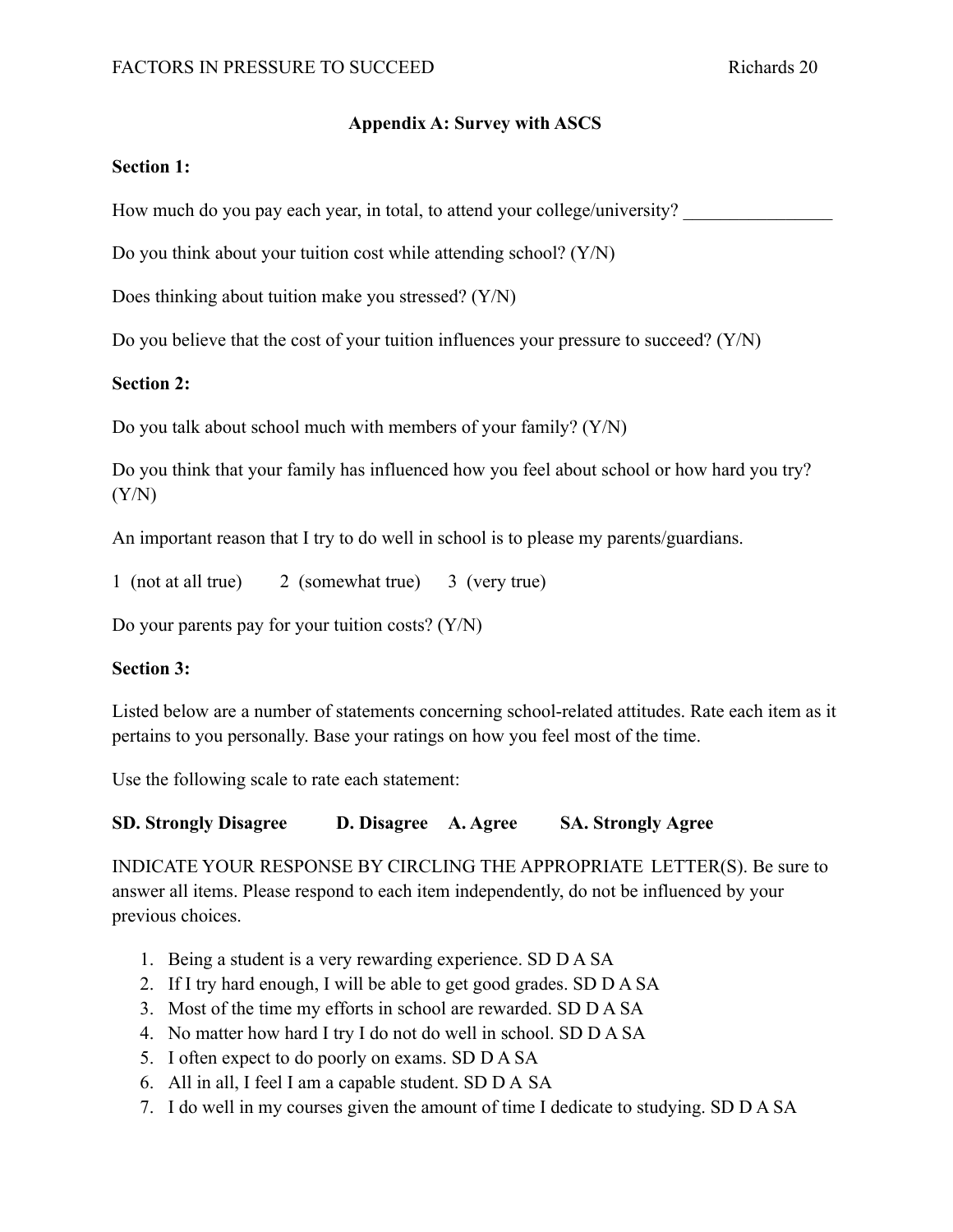- 8. My parents are not satisfied with my grades in college. SD D A SA
- 9. Others view me as intelligent. SD D A SA
- 10. Most courses are very easy for me. SD D A SA
- 11. I sometimes feel like dropping out of school. SD D A SA
- 12. Most of my classmates do better in school than I do. SD D A SA
- 13. Most of my instructors think that I am a good student. SD D A SA
- 14. At times I feel college is too difficult for me. SD D A SA
- 15. All in all, I am proud of my grades in college. SD D A SA
- 16. Most of the time while taking a test I feel confident. SD D A SA
- 17. I feel capable of helping others with their class work. SD D A SA
- 18. I feel teachers' standards are too high for me. SD D A SA
- 19. It is hard for me to keep up with my class work. SD D A SA
- 20. I am satisfied with the class assignments that I turn in. SD D A SA
- 21. At times I feel like a failure. SD D A SA
- 22. I feel I do not study enough before a test. SD D A SA
- 23. Most exams are easy for me. SD D A SA
- 24. I have doubts that I will do well in my major. SD D A SA
- 25. For me, studying hard pays off. SD D A SA
- 26. I have a hard time getting through school. SD D A SA
- 27. I am good at scheduling my study time. SD D A SA
- 28. I have a fairly clear sense of my academic goals. SD D A SA
- 29. I'd like to be a much better student than I am now. SD D A SA
- 30. I often get discouraged about school. SD D A SA
- 31. I enjoy doing my homework. SD D A SA
- 32. I consider myself a very good student. SD D A SA
- 33. I usually get the grades I deserve in my courses. SD D A SA
- 34. I do not study as much as I should. SD D A SA
- 35. I usually feel on top of my work by finals week. SD D A SA
- 36. Others consider me a good student. SD D A SA
- 37. I feel that I am better than the average college student. SD D A SA
- 38. In most of the courses, I feel that my classmates are better prepared than I am. SD D A SA
- 39. I feel that I do not have the necessary abilities for certain courses in my major. SD D A SA
- 40. I have poor study habits. SD D A SA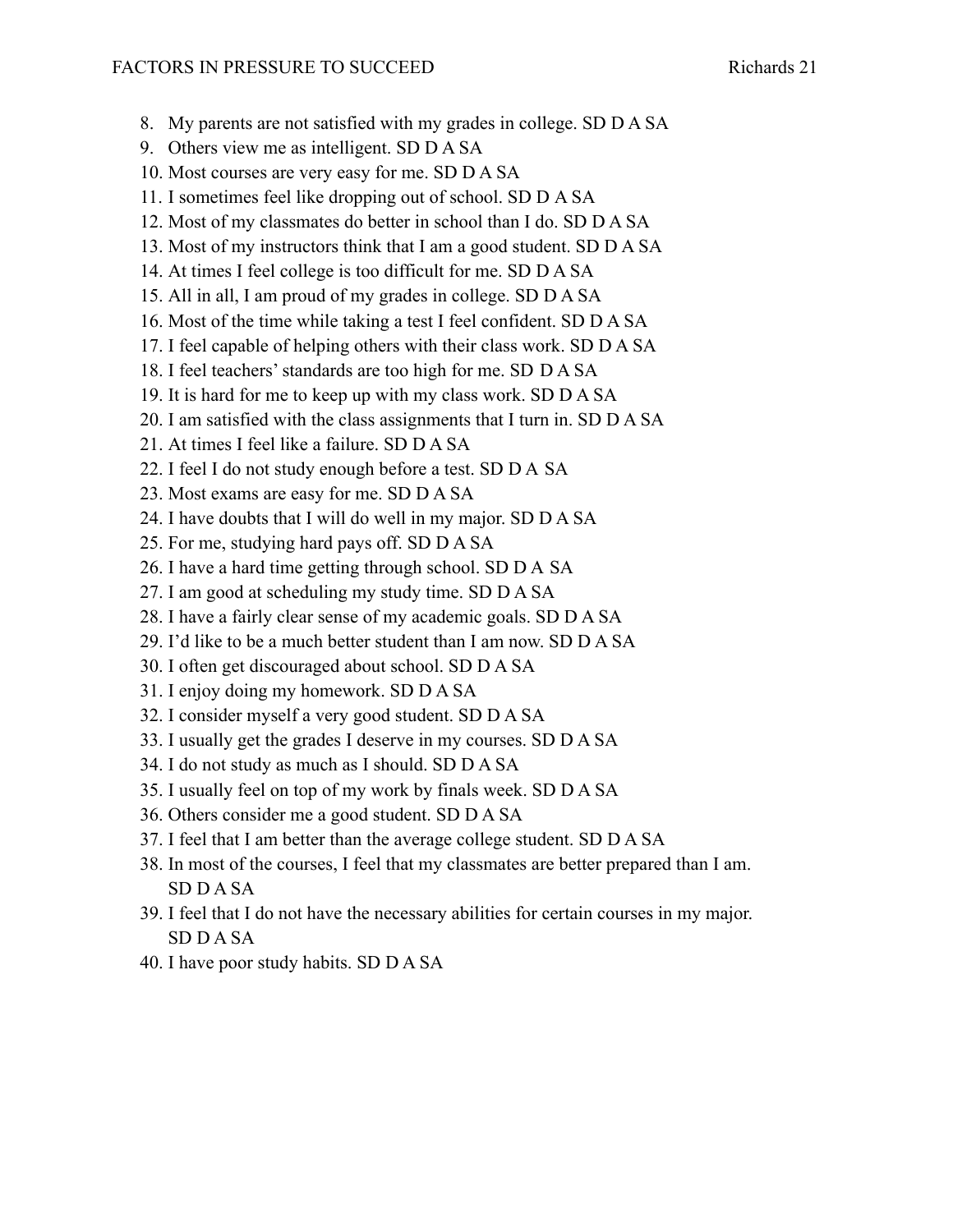## **Appendix B: IRB Proposal**

# Richards IRB Revised Proposal Form 2021

**Section 1**

**Please enter the following information about yourself:**

| Today's date:                                                                                                                                                                                                                                                                                                                                 | Feb 05, 2021                                                                                               |
|-----------------------------------------------------------------------------------------------------------------------------------------------------------------------------------------------------------------------------------------------------------------------------------------------------------------------------------------------|------------------------------------------------------------------------------------------------------------|
| Name:                                                                                                                                                                                                                                                                                                                                         | <b>John Michael Richards</b>                                                                               |
| Email:                                                                                                                                                                                                                                                                                                                                        | jr6759@bard.edu                                                                                            |
| <b>Your Academic</b><br><b>Program/Department/Office:</b>                                                                                                                                                                                                                                                                                     | <b>Psychology</b>                                                                                          |
| Your status (faculty, staff, graduate or<br>undergraduate student):                                                                                                                                                                                                                                                                           | <b>Student</b>                                                                                             |
| <b>Adviser or Faculty Sponsor (if applicable):</b>                                                                                                                                                                                                                                                                                            | <b>Richard Lopez</b>                                                                                       |
| If you are a graduate or undergraduate<br>student, has your Adviser or Faculty<br>Sponsor seen and approved your<br>application?                                                                                                                                                                                                              | <b>Yes</b>                                                                                                 |
| Your Adviser's or Faculty Sponsor's email<br>address (if applicable):                                                                                                                                                                                                                                                                         | rlopez@bard.edu                                                                                            |
| Please list all individuals (full name and status, i.e. faculty, staff, student) involved in this project that will be<br>working with human subjects. Note: Everyone listed must have completed Human Subject Research Training<br>within the past three years.<br>JM Richards (student); Richard Lopez (faculty).                           |                                                                                                            |
| Do you have external funding for this<br>research?                                                                                                                                                                                                                                                                                            | No                                                                                                         |
| What is the title of your project?<br>The Burden of Privilege: Economic Pressure on Success, Life Expectations, and Well-Being In American College<br><b>Students</b>                                                                                                                                                                         |                                                                                                            |
| When do you plan to begin this project?<br>(Start date):                                                                                                                                                                                                                                                                                      | Mar 01, 2021                                                                                               |
| Describe your research project:<br>The project's aim is to understand various predictors that may contribute to college student's pressure to<br>succeed. There are four main predictors of interest that will be studied: socioeconomic pressure,<br>familial/parental pressure, perception of peer success, and perception of self-ability. |                                                                                                            |
|                                                                                                                                                                                                                                                                                                                                               |                                                                                                            |
| recruitment material, emails and scripts to IRB@bard.edu<br>The population will be current college students.                                                                                                                                                                                                                                  | Describe the population(s) you plan to recruit and how you plan to recruit participants. Please submit all |
| Will your participants include individuals<br>from vulnerable or protected populations<br>(e.g., children, pregnant women,<br>prisoners, or the cognitively impaired)?                                                                                                                                                                        | no                                                                                                         |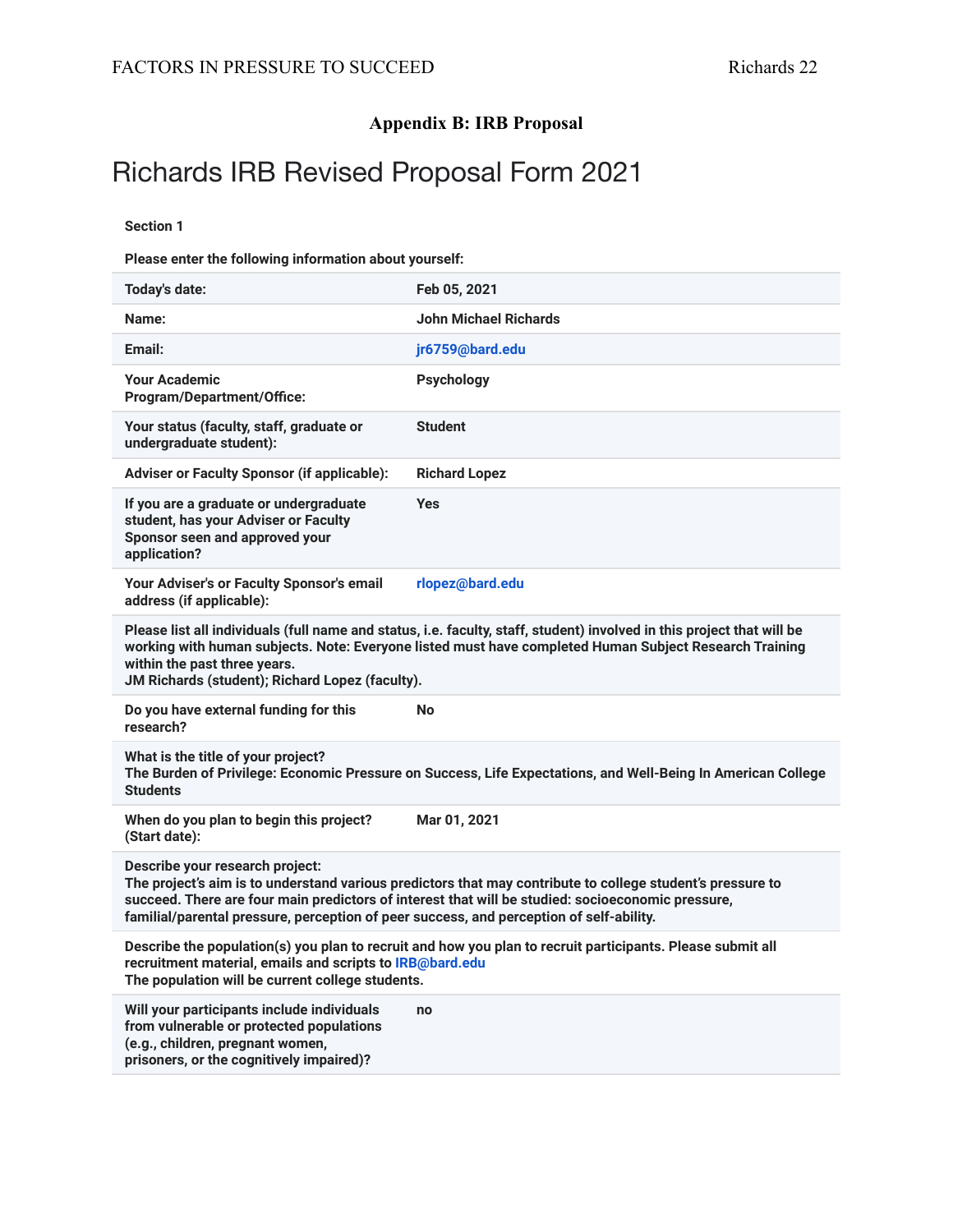**Approximately how many individuals do you expect to participate in your study? 100**

**Describe the procedures you will be using to conduct your research. Include descriptions of what tasks your participants will be asked to do, and about how much time will be expected of each individual. NOTE: If you have supporting materials (printed surveys, questionnaires, interview questions, etc.), email these documents separately as attachments to IRB@bard.edu. Name your attachments with your last name and a brief description (e.g., "WatsonSurvey.doc").**

**Self-report surveys will be distributed to 100 participants recruited via the Prolific platform. Socioeconomic status will be measured using a one-question scale (Singh et. al. 2017) [Please see attached surveys, sent to irb@bard.edu under separate cover. Familial and parental pressure will be measured using questions used to assess family pressure in Urdan et. al. (2007) like "An important reason that I try to do well in school is to please my parents/guardians'' (Y/N). Academic self-assessment will be measured using the Academic Self-Assessment Scale (ASAS) created by William M. Reynolds in 1980 (Reynolds et. al. 1980). The survey will take participants no longer than a half hour to complete, and participants will be compensated at a rate of at least \$6.50 an hour (prorated). Once the surveys are completed and returned, we will conduct data analysis on the returned surveys.**

**Describe any risks and/or benefits your research may have for your participants. No risks for the participants. The participants will be compensated for their contribution.**

**Describe how you plan to mitigate (if possible) any risks the participants may encounter. Through direct contact with the participant. Richard Lopez (advisor) would be present in these circumstances.**

**Describe the consent process (i.e., how you will explain the consent form and the consent process to your participants):**

**The content process will be administered using a form online. See attached document in email sent to irb@bard.edu.**

**Have you prepared a consent form(s) and emailed it as an attachment to IRB@bard.edu? Note: You must submit all necessary consent forms before your proposal is considered complete. Yes**

**If you are collecting data via media capture (video, audio, photos), have you included a section requesting consent for this procedure(s) in your consent form(s)?**

**Not applicable**

**What procedures will you use to ensure that the information your participants provide will remain confidential and safeguarded against improper access or dissemination?**

**While you will be providing your name to the research team for some aspects of the study's data collection, you will also be assigned a random alphanumeric code Only authorized research personnel will be able to link your name to your data. However, in the interest of open and reproducible science, de-identified data from this study may also be posted on the Open Science Framework. All data will be stored securely on password-protected computers with encrypted hard drives, as well as secure, encrypted cloud-based storage.**

**If you have questions about this study, please contact Richard Lopez, Department of Psychology, Bard College, Annandale-on-Hudson, NY 12504 at rlopez@bard.edu. If you have questions about your rights as a research participant, please contact the Bard College Institutional Review Board: irb@bard.edu.**

**Will it be necessary to use deception with your participants at any time during this research? Withholding details about the specifics of one's hypothesis does not constitute deception, this is called incomplete disclosure. Deception involves purposefully misleading participants about the nature of the research question No**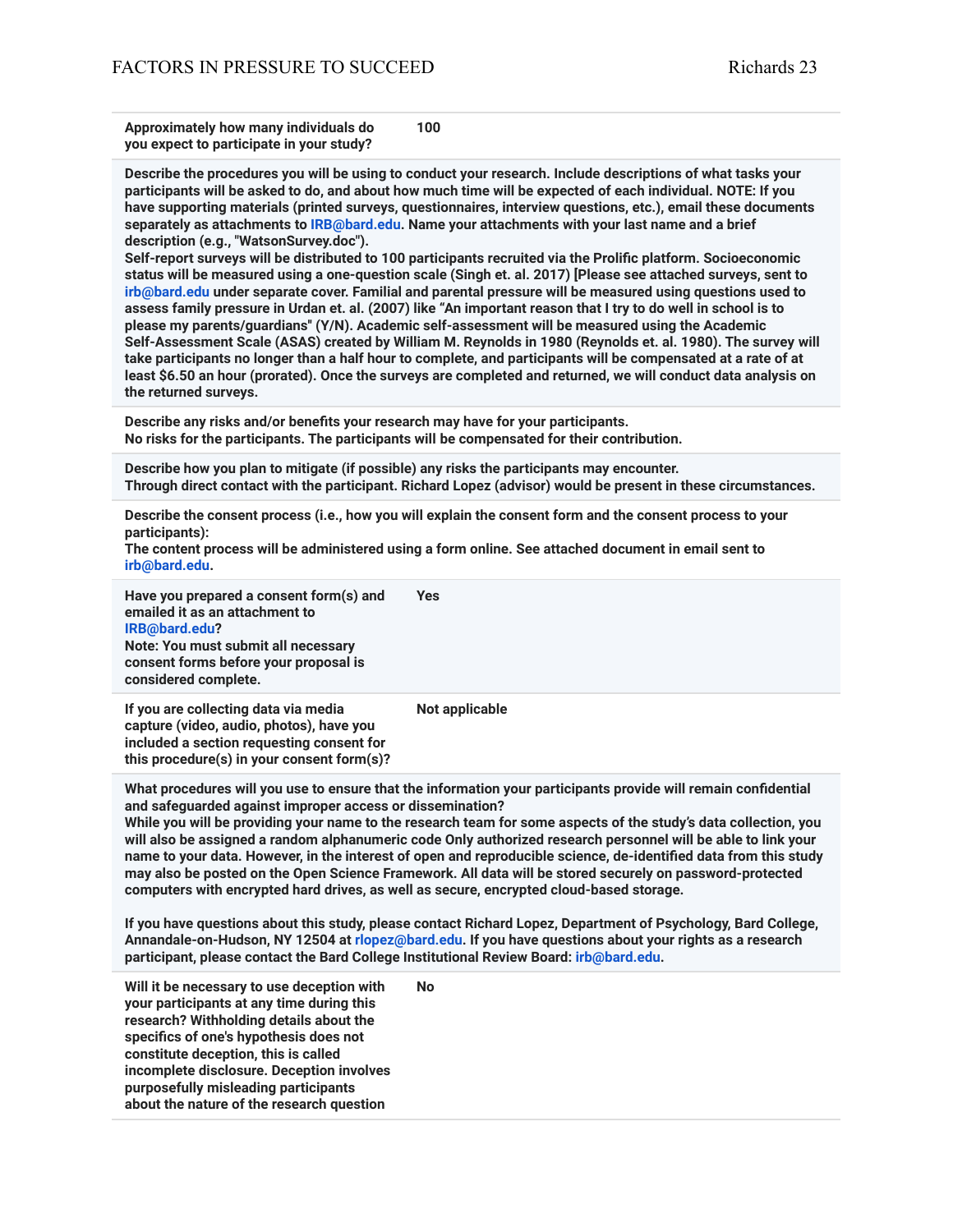**or about the nature of the task they will be completing.**

**For all projects, please include your debriefing statement. (This is information you provide to the participant at the end of your study to explain your research question more fully than you may have been able to do at the beginning of the study.) All studies must include a debriefing statement. Be sure to give participants the opportunity to ask any additional questions they may have about the study.**

**Thank you for your participation in this study. The aim of this project was to understand various predictors that may contribute to college student's pressure to succeed. Your answers will be used to determine the main causes of interest: socioeconomic pressure, familial/parental pressure, perception of peer success, and perception of self-ability. If you have any further questions, please contact Richard Lopez (rlopez@bard.edu) or the Bard College Institutional Review Board (irb@bard.edu).**

**If you will be conducting interviews in a language other than English, will you conduct all of the interviews yourself, or will you have the assistance of a translator? If you will be using the assistance of a translator, that individual must also certify that he or she is familiar with the human subject protocol and has completed the online training course. Not applicable If your recruitment materials or consent forms will be presented in languages other than English, please translate these documents and email copies to IRB@bard.edu. I have submitted all of my translated materials. Not applicable**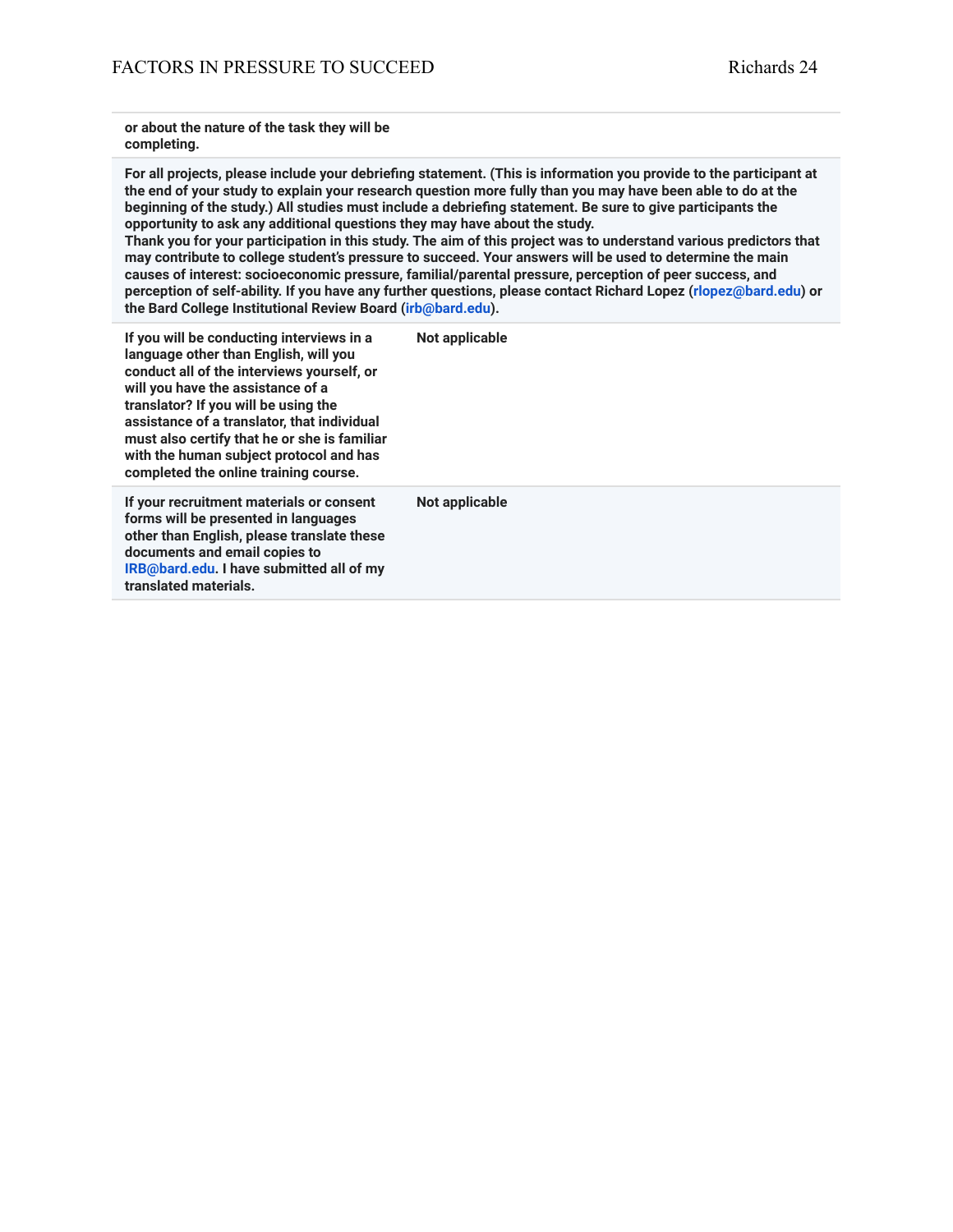## **Appendix C: Consent Form**

## **INFORMED CONSENT AGREEMENT (to be administered online)**

**Title:** Longitudinal, comparative assessment of multiple regulatory strategies to promote healthier eating patterns **Principal Investigator:** John Michael Richards **Institution**: Bard College

**Background.** In the present study, we are generally interested in people's daily eating behaviors and whether various self-regulatory strategies may promote healthier eating patterns.

**What you will do in the study.** You will participate in an online survey consisting of various questions that will assess psychological variables and traits that will contribute to the main focus of this study. Lastly, after you have completed the survey, you will be given a debriefing statement that will clarify the purpose of the study.

**Risks and Benefits.** It is possible that some participants may experience slight discomfort when reflecting on and reporting their general thoughts, feelings, and behaviors, and/or as they generally occur in their lives. There is the risk that participants could experience slight discomfort when thinking about their academic performance. Such discomfort is unlikely to be any greater than what participants usually experience. As far as potential benefits, participants may indirectly benefit from learning about the potential usefulness of particular self-regulatory strategies in the eating domain. Following debriefing, they may also appreciate learning about the research process more generally and various topics under study in the Regulation of Everyday Affect, Craving, and Health (REACH) Lab at Bard College.

**Compensation.** You will be compensated accordingly for each part of the study you complete, at a rate of \$6.50 per hour (prorated), as set by Prolific's fair and humane policy for compensating human participants.

**Your rights as a participant.** Your participation in this experiment is completely voluntary, and you may withdraw from the experiment at any time without penalty. You will still receive prorated cash payment for the amount of time you were enrolled in the study. You may withdraw by notifying the experimenter that you no longer wish to participate, and no questions will be asked. At the conclusion of the study, a debriefing session will take place in which the experimenter will tell you more about the study's aims and hypotheses in greater detail.

**Contact**: If you have questions about this research, please contact John Michael Richards, Bard College, at jr6759@bard.edu.

**Confidentiality.** Only authorized research personnel will be able to link your name to your data. However, in the interest of open and reproducible science, de-identified data from this study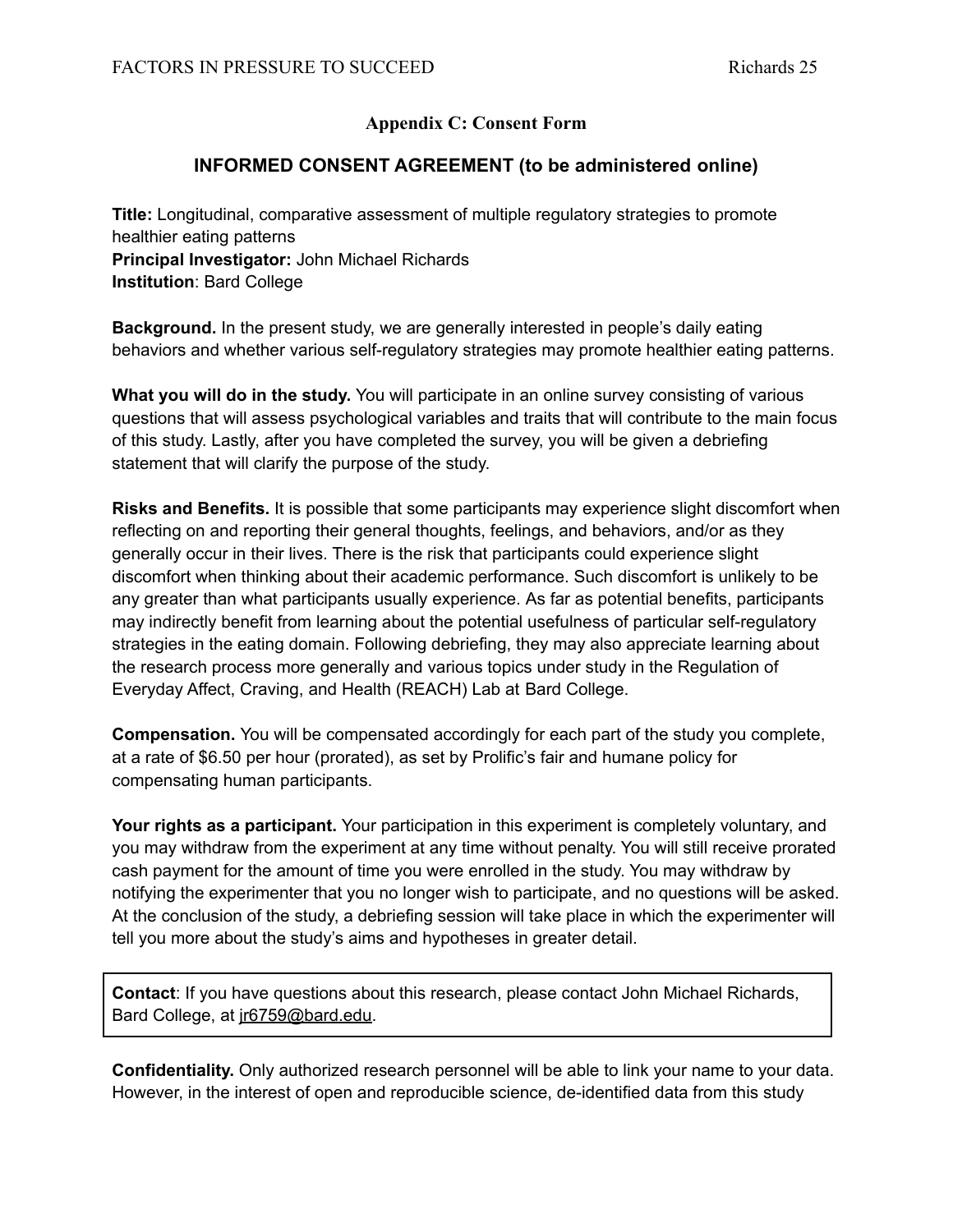may also be posted on the Open Science Framework. All data will be stored securely on password-protected computers with encrypted hard drives, as well as secure, encrypted cloud-based storage.

If you have questions about this study, please contact John Michael Richards, Department of Psychology, Bard College, Annandale-on-Hudson, NY 12504 at jr6759@bard.edu. If you have questions about your rights as a research participant, please contact the Bard College Institutional Review Board: irb@bard.edu.

**Agreement.** The nature and purpose of this research have been sufficiently explained and I agree to participate in this study. I understand that I am free to withdraw at any time without incurring any penalty. **I certify that I am at least 18 years of age.**

By providing my digital signature in the box below, I am indicating that I am in agreement with the above statement of consent.

\_\_\_\_\_\_\_\_\_\_\_\_\_\_\_\_\_\_\_\_\_\_\_\_\_\_\_\_\_\_\_\_\_\_ \_\_\_\_\_\_\_\_\_\_\_\_

Participant signature Date

Debriefing statement:

Thank you for your participation in this study. The aim of this project was to understand various predictors that may contribute to college student's pressure to succeed. Your answers will be used to determine the main causes of interest: socioeconomic pressure, familial/parental pressure, perception of peer success, and perception of self-ability. If you have any further questions, please contact John Michael Richards (jr6759@bard.edu) or the Bard College Institutional Review Board (irb@bard.edu).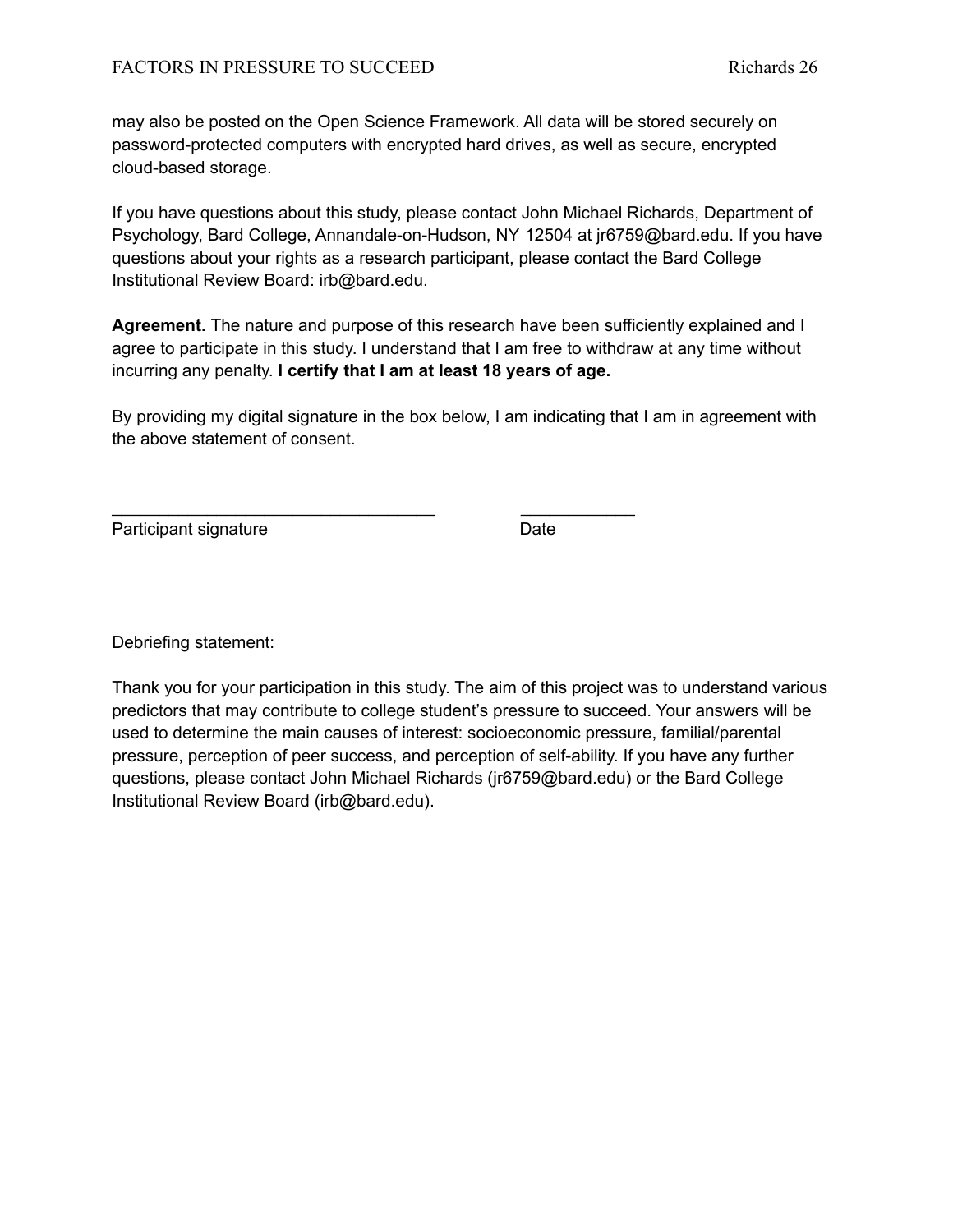#### **References**

- Aselton, P. (2012). Sources of Stress and Coping in American College Students Who Have Been Diagnosed With Depression: Sources of Stress and Coping in American College Students Who Have Been Diagnosed With Depression. *Journal of Child and Adolescent Psychiatric Nursing*, *25*(3), 119–123. <https://doi.org/10.1111/j.1744-6171.2012.00341.x>
- Bailey, R. C., & Miller, C. (1998). LIFE SATISFACTION AND LIFE DEMANDS IN COLLEGE STUDENTS. *Social Behavior and Personality: An International Journal*, *26*(1), 51–56. <https://doi.org/10.2224/sbp.1998.26.1.51>
- Benoit, R. L. (2019). *The Need to Succeed: Pressure and Overextension in High Achieving Schools* (Master's thesis, Arizona State University).
- Britt, S. L., Ammerman, D. A., Barrett, S. F., & Jones, S. (2017). Student Loans, Financial Stress, and College Student Retention. *Journal of Student Financial Aid*, *47*(1), 3.
- Cahalan, M., & Perna, L. (2015). Indicators of Higher Education Equity in the United States: 45 Year Trend Report. *Pell Institute for the Study of Opportunity in Higher Education*.

Davis, J. R. (2014). A Little Goes a Long Way: Pressure for College Students to Succeed. *The Journal of Undergraduate Research*, *12*(1), 2. http://openprairie.sdstate.edu/jur/vol12/iss1/2

Edman, J. L., & Brazil, B. (2009). Perceptions of campus climate, academic efficacy and academic success among community college students: An ethnic comparison. *Social Psychology of Education*, *12*(3), 371-383. <https://doi.org/10.1007/s11218-008-9082-y>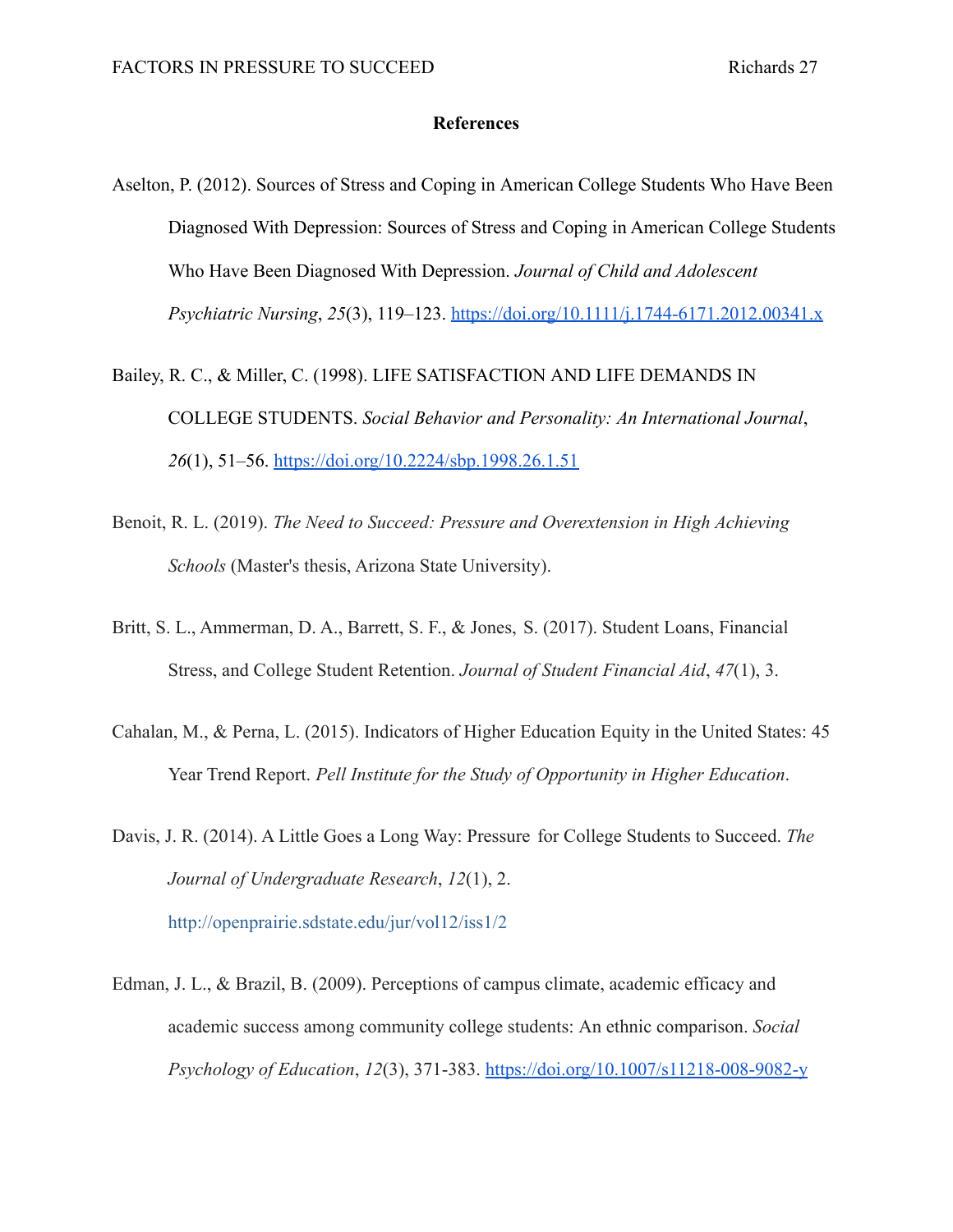- Furr, S. R., Westefeld, J. S., McConnell, G. N., & Jenkins, J. M. (2001). Suicide and depression among college students: A decade later. *Professional Psychology: Research and Practice*, *32*(1), 97–100. <https://doi.org/10.1037/0735-7028.32.1.97>
- Furlong, M. J., Gilman, R., & Huebner, E. S. (Eds.). (2009). Handbook of positive psychology in schools.
- Heckman, S., Lim, H., & Montalto, C. (2014). Factors Related to Financial Stress among College Students. *Journal of Financial Therapy*, *5*(1). <https://doi.org/10.4148/1944-9771.1063>
- Hemelt, S. W., & Marcotte, D. E. (2011). The Impact of Tuition Increases on Enrollment at Public Colleges and Universities. *Educational Evaluation and Policy Analysis*, *33*(4), 435–457. <https://doi.org/10.3102/0162373711415261>
- Hong, J. H., Charles, S. T., Lee, S., & Lachman, M. E. (2019). Perceived changes in life satisfaction from the past, present and to the future: A comparison of US and Japan. *Psychology and aging*, *34*(3), 317.
- Huelsman, M. (2018). The unaffordable era: A 50-state look at rising college prices and the new American student.
- Mishory, J., Huelsman, M., & Kahn, S. (2019). How Student Debt and the Racial Wealth Gap Reinforce Each Other.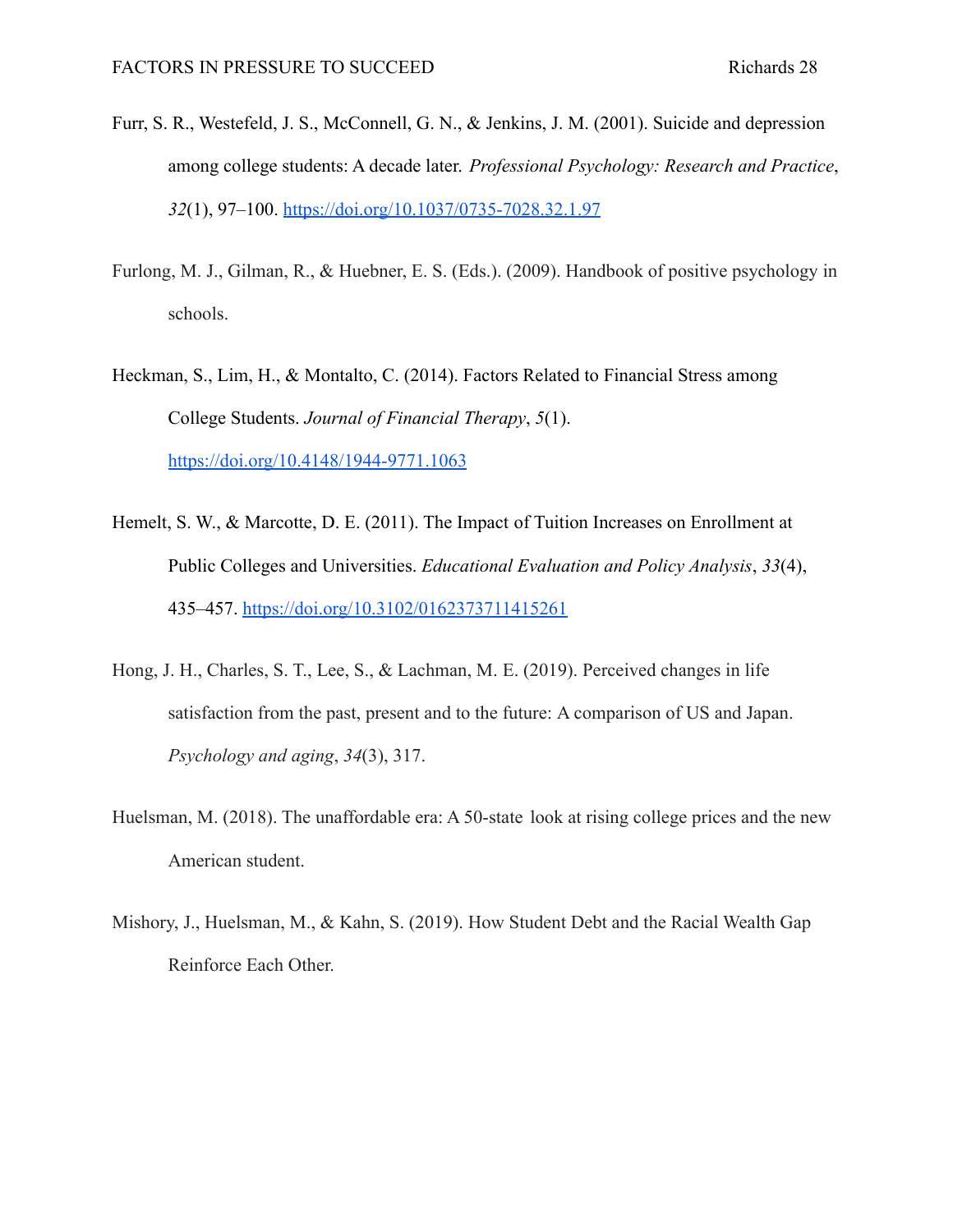- Joo, S.-H., Durband, D. B., & Grable, J. (2008). The Academic Impact of Financial Stress on College Students. *Journal of College Student Retention: Research, Theory & Practice*, *10*(3), 287–305. <https://doi.org/10.2190/CS.10.3.c>
- Li‐Ping Tang, T., Shin‐Hsiung Tang, D., & Shin‐Yi Tang, C. (2004). College tuition and perceptions of private university quality. *International Journal of Educational Management*, *18*(5), 304–316. <https://doi.org/10.1108/09513540410543457>
- Pavot, W., & Diener, E. (2009). Review of the satisfaction with life scale. In *Assessing well-being* (pp. 101-117). Springer, Dordrecht.
- Peterson, C., Park, N., & Seligman, M. E. (2005). Orientations to happiness and life satisfaction: The full life versus the empty life. *Journal of happiness studies*, *6*(1), 25-41.
- Reynolds, W. M., Ramirez, M. P., Magriña, A., & Allen, J. E. (1980). Initial development and validation of the academic self-concept scale. *Educational and Psychological Measurement*, *40*(4), 1013-1016.
- Reynolds, W. M. (1988). Measurement of Academic Self-Concept in College Students. *Journal of Personality Assessment*, *52*(2), 223–240. [https://doi.org/10.1207/s15327752jpa5202\\_4](https://doi.org/10.1207/s15327752jpa5202_4)

Gillen, A. (2020). Trends in State Funding and Tuition Revenue for Public Higher Education.

- Singh, T., Sharma, S., & Nagesh, S. (2017). Socio-economic status scales updated for 2017. *Int J Res Med Sci*, *5*(7), 3264-7. <https://doi.org/10.18203/2320-6012.ijrms20173029>
- Sutton-Davis, K. (2018). Testing Performance as it Relates to Academic Self-Concept and Test Anxiety in Students with and without ADHD.